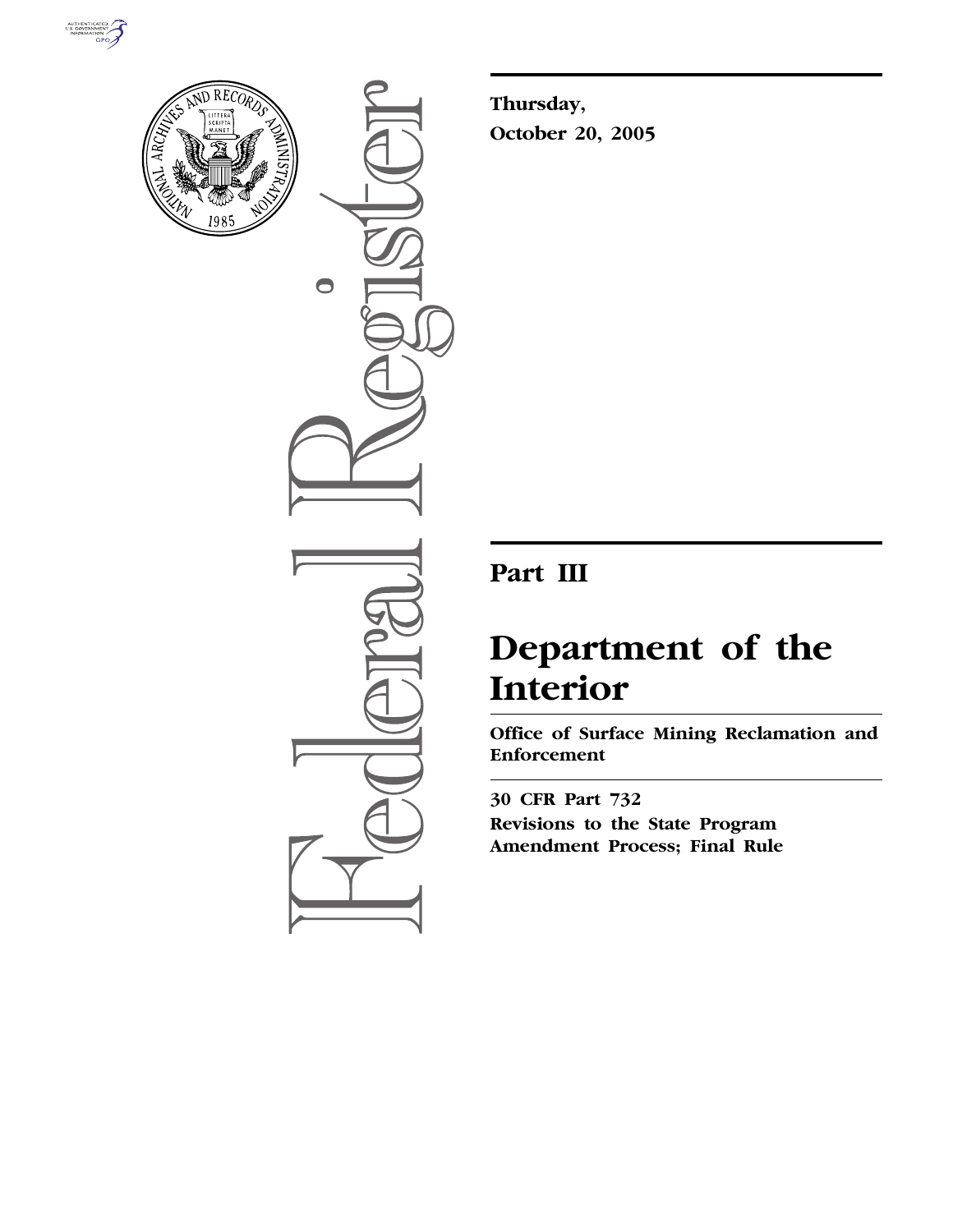# **DEPARTMENT OF THE INTERIOR**

#### **Office of Surface Mining Reclamation and Enforcement**

#### **30 CFR Part 732**

**RIN 1029–AC06** 

# **Revisions to the State Program Amendment Process**

**AGENCY:** Office of Surface Mining Reclamation and Enforcement, Interior. **ACTION:** Final rule.

**SUMMARY:** We, the Office of Surface Mining Reclamation and Enforcement (OSM), are revising our regulations pertaining to the processing of State program amendments submitted by a State for approval under the Surface Mining Control and Reclamation Act of 1977 (SMCRA or the Act). The specific regulations being revised govern the standards for determining when proceedings that lead to the substitution of Federal enforcement for all or part of an approved State program should be initiated because of the State's failure to amend its program as directed. These revisions provide us with the discretion to consider additional relevant factors regarding the performance of the State in effectively maintaining its program before determining that proceedings leading to the substitution of Federal enforcement are warranted. We are also revising our regulations that govern the time periods and schedule for processing State program amendments. **EFFECTIVE DATE:** November 21, 2005.

#### **FOR FURTHER INFORMATION CONTACT:**

Andrew DeVito, Office of Surface Mining Reclamation and Enforcement, MS–252–SIB, U.S. Department of the Interior, 1951 Constitution Avenue, NW., Washington, DC 20240; Telephone: 202–208–2701. E-mail: *adevito@osmre.gov.* 

# **SUPPLEMENTARY INFORMATION:**

- I. Background Information on the Rulemaking
- II. Discussion of the Revisions and Our Response to the Comments Submitted
- III. Procedural Matters and Required Determinations for This Rule

# **I. Background Information on the Rulemaking**

#### *Why are we revising our regulations?*

On December 3, 2003 (68 FR 67776), we published proposed revisions to our regulations that govern the processing of State program amendments submitted by a State for approval under SMCRA. We proposed the revisions because of a perceived need to provide OSM with discretion to resolve issues affecting

approved State regulatory programs, their maintenance, and amendment. The revisions will allow us to focus our attention and resources on State program deficiencies that have adverse on-the-ground effects, or indicate that the State may not have the capability or intent to effectively administer and maintain all or part of its approved program. Our experience in processing State program amendments over the past 20 years has demonstrated a need for greater discretion when working in partnership with the States to maintain an effective nationwide program for the regulation of surface coal mining and reclamation operations. Recent developments with regard to the availability of future funding for States with approved programs have added to the need for revising our regulations. These reasons are discussed in greater detail in Section II where we describe the revisions we are making, the comments received on the proposed revisions, and our response to them. Before proceeding to Section II, we would like to provide some of the background information necessary for a better understanding of the regulatory plan established by SMCRA and the need for the revisions we are adopting today.

#### *What is an approved State program?*

Section 503 of SMCRA grants each State in which there are or may be surface coal mining and reclamation operations conducted on non-Federal lands the right to assume exclusive jurisdiction (primacy) over those operations. To assume primacy, the State must submit to the Secretary of the Interior (Secretary) for approval, a State program that demonstrates that the State has the capability for carrying out the provisions of SMCRA. As of the date of this rulemaking, 24 States have primacy. The implementing regulations at 30 CFR part 732 (hereinafter referred to as Part 732) provide the criteria and procedures for decisions to approve or disapprove submissions of State programs.

# *What is a State program amendment?*

Although SMCRA does not specifically address the State program amendment process, by regulation at § 732.17, we provided the criteria and procedures for amending State programs in anticipation of a need to modify the programs as conditions or national rules change. For various reasons, such as legislative changes to the provisions of SMCRA, litigation resulting in adverse court decisions, or changes in coal mining technology, we are required to revise our regulations. As a result, all 24 States with approved State programs

may be required to amend their programs in order to be ''no less effective'' than the OSM regulatory program. Also, States may decide to amend their programs on their own initiative.

If we determine that a State program amendment is necessary, then, as required by § 732.17(d), we must notify the State regulatory authority of the need to amend its approved program. Within 60 days after notification, the State must submit (1) a proposed written amendment, or (2) a description of an amendment and a timetable for enactment that is consistent with established administrative or legislative procedures in the State. Pursuant to § 732.17(f)(2), the Director of OSM (Director) must begin proceedings under 30 CFR part 733 (hereinafter referred to as Part 733) if the State regulatory authority does not submit the proposed amendment or a description and timetable within the 60 days, does not subsequently comply with the submitted timetable, or if the amendment is not approved.

Another situation in which the Director may be required to begin Part 733 proceedings under 30 CFR 732.17(f)(2) involves an obligation called a ''required amendment.'' When a deficiency has been identified in a State program and a State's proposed amendment to remedy that deficiency is incomplete, (i.e., when it fails to include all necessary elements or supporting documentation but does not actually conflict with the corresponding Federal requirement), we issue a final rule establishing additional requirements that the State must meet by submitting a new amendment. The new amendment, called a ''required amendment,'' must resolve any deficiencies and noted inconsistencies. We consider a final rule imposing a ''required amendment'' to be the equivalent of the Part 732 notification required by  $\S 732.17(c)$  and (d) and, therefore, subject to the provisions of § 732.17(f)(2) if the State fails to comply with the terms of a required amendment.1

#### *What is a Part 733 proceeding?*

If the Director has reason to believe that a State is not effectively implementing, administering, maintaining, or enforcing any part of its approved State program, then, under § 733.12(b), the Director must promptly notify the State regulatory authority in writing. The notification must provide sufficient information to allow the State

<sup>1</sup>See OSM Directive STP–1 (July 31, 2000) at 4.e, 4.f, and 4.1.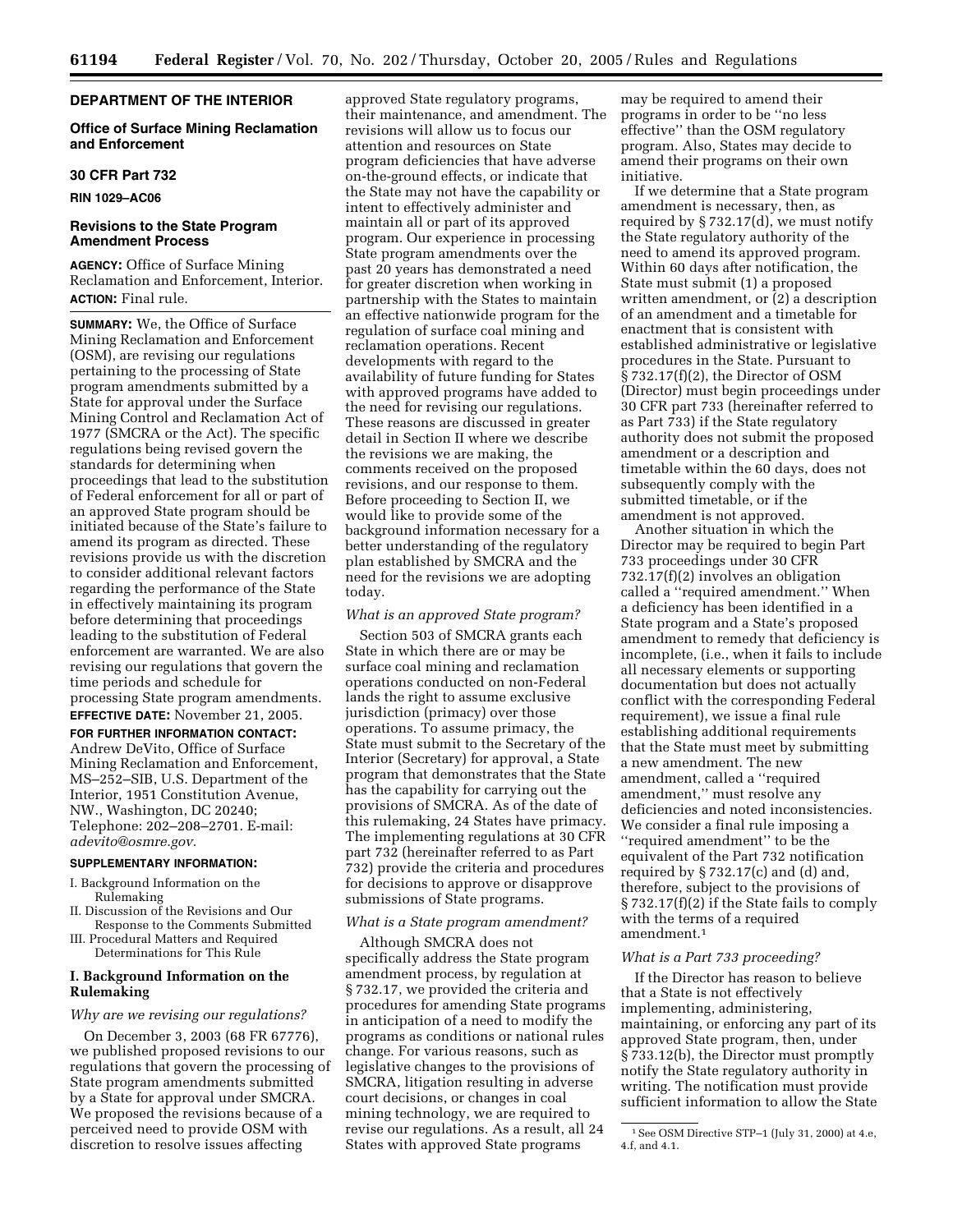to determine what portions of the program the Director believes are not being effectively implemented, administered, maintained, or enforced; provide the reasons for such belief; and specify the time period for the State to accomplish any necessary remedial actions. If, after certain hearing procedures, the Director finds under § 733.12(e) that (1) the State has failed to effectively implement, administer, maintain, or enforce all or part of its approved State program, and (2) the State has not demonstrated its capability and intent to administer the State program, the Director must take one of the following actions. The Director must either initiate direct Federal enforcement of all or part of the State program; or recommend to the Secretary that he/she withdraw approval of the State program, in whole or in part, and establish a Federal program for the State.

# *What are the consequences of a Part 733 Proceeding?*

The substitution of Federal enforcement under § 733.12(e) for all or part of an approved State program results in substantial disruption to the State, the Federal government, and the coal industry. We have initiated a Part 733 action ten times in our history. We initiated action under Part 733 in Oklahoma (1981, 1983, and 1993), Kansas (1983), Tennessee (1983), Montana (1993), Utah (1995), West Virginia (2001), Missouri (2003), and Ohio (2005). In the Montana, Utah, Kansas, West Virginia, and the 1981 and 1993 Oklahoma actions, the issues were resolved without Federal takeover of any part of the State programs. In three cases, we did take over partial enforcement of the State program— Oklahoma in 1984, Tennessee in 1984, and Missouri in 2003. In Oklahoma, the State took action to address the deficiencies, and full authority was returned to the State. In Tennessee, after we took over partial enforcement, the State chose to terminate its approved program and repealed the Tennessee Coal Surface Mining Act and its implementing regulations. We promulgated a Federal program for that State in 1984. After implementing the Federal program, we were required under section 504(d) of SMCRA to review all the permits issued by the State of Tennessee under the standards of the new Federal program. All coal operators who had posted bonds with the State for permits issued under the approved State program were required to post new bonds payable to the United States or execute assignments of the existing bonds. See 49 FR 38874

(October 1, 1984). The substitution of the Federal program in Tennessee resulted in delays in processing and issuing new coal permits in the State.

With regard to the situation in Missouri, on July 21, 2003, the Governor of Missouri notified us that the State was experiencing difficult budgetary and revenue shortfalls. As a result of the situation, the Governor requested assistance with permit reviews, inspection activities, and general oversight of the active coal mining operations in the State. The Governor indicated that he was hopeful his request would be temporary and that he would continue to work with the State legislature in an attempt to assure adequate funding for all State program responsibilities.

On August 4, 2003, we notified the Governor that we were obligated, in accordance with § 733.12(e), to substitute Federal enforcement for those portions of the Missouri program that were not fully funded and staffed. We cited problems with the State's implementation of the Missouri program in several areas including inspection, enforcement, permitting, and bonding activities. As a result of substituting Federal enforcement, we became responsible for, among other things, approximately 40 permitting actions, 24 inspectable units, and an unsuitability petition filed on October 20, 2003.

Missouri recently addressed the issues leading to the substitution of Federal enforcement by completing certain remedial actions. On May 27, 2005, the Governor petitioned OSM for the termination of Federal enforcement, we are in the process of reviewing the petition. For more details on the Part 733 action in Missouri, see 68 FR 50944, August 22, 2003, and 69 FR 19927, April 15, 2004.

The most recent Part 733 action was initiated on May 4, 2005, when we sent a letter to the State of Ohio concerning problems with its alternative bonding system. That matter is still pending.

While the Tennessee Federal program resulted from the termination of the State program by the State, and Federal enforcement in Missouri resulted from budgetary problems within the State, and neither resulted from a delinquent State program amendment, both provide an illustration of the difficulties and hurdles we face when we are required to take over a State program or substitute partial Federal enforcement.

*What are the problems with the current regulations?* 

As previously mentioned, our regulations at  $\S 732.17(f)(2)$  require us to begin proceedings against a State under

Part 733 when the State fails to (1) submit a requested amendment or description and timetable for enactment within 60 days from the receipt of notification, (2) comply with the submitted timetable, or (3) obtain approval of the program amendment.

While there may be circumstances in which the substance of an outstanding State program amendment is such that the State's failure to make the required submissions or obtain approval of the amendment may warrant proceedings under Part 733, that is not the case in most instances. As required by section 503(a)(1)–(7) of SMCRA and 30 CFR 731.14(g), each State program is required to contain approximately 17 systems involving permitting, lands unsuitability petitions, administrative and judicial review, inspection and enforcement, civil penalties, etc. Most deficiencies in State programs that we identify are either minor in nature or do not render any major system within an approved State program inoperable or ineffective, in whole or in part.2 Nevertheless, under the standards of § 732.17(f)(2), the Director has no discretion and must begin proceedings under Part 733.

The standards for beginning Part 733 proceedings in all other circumstances are found at § 733.12(b), which specifies that:

If the Director has reason to believe that a State is not effectively implementing, administering, maintaining or enforcing any part of its approved State program, the Director shall promptly notify the State regulatory authority in writing.

By requiring the commencement of a Part 733 proceeding, the provisions of § 732.17(f)(2) seem to create an irrebuttable presumption that, under § 733.12(b), the ''Director has reason to believe that a State is not effectively implementing, administering, maintaining or enforcing any part of its approved State program'' when the timetable for submission has not been met or the amendment has not been approved. Once we initiate proceedings under Part 733, the Director may not substitute direct Federal enforcement for all or part of the State program or

<sup>2</sup>For an example of a required State program amendment, *see* 30 CFR 938.16(qqq) requiring that ''[b]y January 6, 1998, Pennsylvania \* \* \* submit a proposed amendment to \* \* \* require that any applications for permit renewal be submitted at least 120 days before the permit expiration date.'' Also, *see* 30 CFR 948.16(lllll) requiring that ''[b]y February 20, 2001, West Virginia must submit either a proposed amendment or a description of an amendment to \* \* \* provide that \* \* \* soil substitute material \* \* \* be equally suitable for sustaining vegetation as the existing topsoil and the resulting medium is the best available in the permit area to support vegetation.''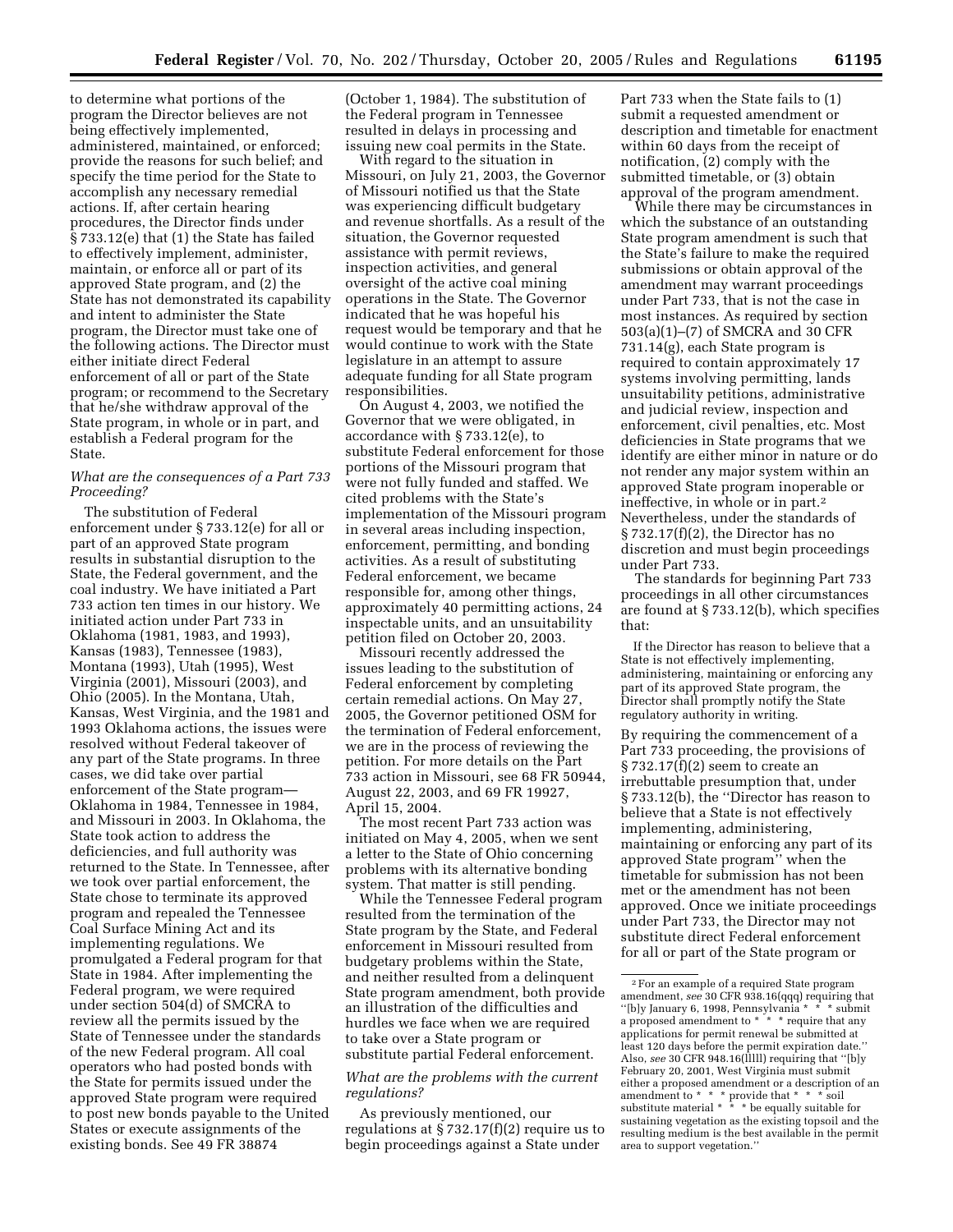recommend to the Secretary that he/she withdraw approval of the State program, unless the Director makes the findings required by § 733.12(e). In that regard, the Director must find that the State has both failed to implement, administer, maintain or enforce effectively all or part of its approved State program, and has not demonstrated its capability and intent to administer the State program. In a situation where there is only one outstanding amendment that is administrative in nature, with no resulting adverse on-the-ground effects, it is unlikely that the Director would be able to make the two findings required by § 733.12(e); nevertheless, under the current regulations, the Director would still be required to begin Part 733 proceedings.

# *How were the regulations in § 732.17(f) developed?*

The regulations in § 732.17(f) were proposed on September 18, 1978 (43 FR 41662, 41678) and issued as final rules on March 13, 1979 (44 FR 14902, 14967), prior to OSM's having any experience in processing State program amendments. Section 732.17(f) was written under the assumption that, once a State had an approved State program, revisions to that program would be few and far between. In fact, while section 503 of SMCRA sets forth detailed information on the initial submission, resubmission, and approval of State programs, no detailed guidance is provided for amending an approved State program. The only place in SMCRA where amendments to approved State programs are discussed is in section 102(i) which states that one of the purposes of SMCRA is to ''assure that appropriate procedures are provided for \* \* \* the public participation in the development, revision, and enforcement of regulations, standards, reclamation plans, or programs established by the Secretary or any State under this Act.''

The 1979 regulations at  $\S 732.17(f)(1)$ specified that:

If the State regulatory authority does not propose an amendment within 60 days from the receipt of the notice, or the amendment is not approved under this Paragraph, the Director shall begin proceedings under 30 CFR [part] 733, to either enforce that part of the State program affected or withdraw approval, in whole or in part, of the State program and implement a Federal program.

We proposed revising § 732.17(f)(1) on December 4, 1981 (46 FR 59482, 59487) because of the ''difficult administrative burden'' it imposed on the States by requiring them to submit a written amendment within 60 days after notification by the Director. The

1981 proposed revision allowed the State the option of either submitting the State program amendment within 60 days ''or a description of an amendment to be proposed that meets the requirement of the Act, and this chapter, and a timetable for enactment which is consistent with established administrative or legislative procedures in the State.'' Some States, such as West Virginia, must have their regulations approved by the State legislature. One comment was submitted on the proposed revision and it was in support of the change. The proposed revision was adopted on June 17, 1982 (47 FR 26358) and it is the language that is currently in § 732.17(f)(2).

# *Why are so many State program amendments required?*

As previously indicated, the regulations in Part 732 were most likely written under the assumption that, once a State program was approved, there would be few amendments required. Unfortunately, that has not been the case. The main reason for this is that nearly every time we issue a substantive Federal regulation, it ends up in litigation. As the United States Court of Appeals for the District of Columbia Circuit stated in 1991 in *National Wildlife Federation* v. *Lujan*, 950 F.2d 765, 767 (D.C. Cir. 1991), ''[a]s night follows day, litigation follows rulemaking under this statute.'' The ongoing litigation has resulted in a substantial number of revisions to the Federal regulations.

Shortly after the permanent program rules were issued in 1979, challenges to them were filed in court by the coal industry, several States, and citizen and environmental groups. The court resolved those challenges in three opinions issued in 1980. While those opinions were on appeal to the United States Court of Appeals for the District of Columbia Circuit, OSM announced that it would promulgate revised regulations in order to allow the States and operators greater flexibility in how they achieved compliance with SMCRA. The main thrust of the revisions was a change from regulations that contained design criteria to those that contained performance standards. The revised regulations were in turn challenged by various citizens and environmental groups as well as coal industry representatives. Some challenged rules were upheld, while others had to be rewritten by OSM. Each time a rule had to be rewritten, States had to amend their programs. Currently, two significant OSM rules are the subject of pending litigation (Valid Existing Rights and Ownership and Control). Both will

require the submission of State program amendments from the 24 States with approved programs.

Beginning in 1991, we have tracked the number of State program amendments processed each year in our annual report. In the past 14 years, 1991–2004, a total of 1378 State program amendments (proposed and final) have been published in the **Federal Register**, for an average of approximately 100 per year. Each State program amendment may contain more than one issue. A December 27, 2001, final rule (66 FR 67010) issued on a Pennsylvania State program amendment analyzed over 140 separate issues and ordered the State to submit an additional 47 required amendments. Recently, a final rule (70 FR 8002; February 16, 2005) issued on a Montana State program amendment analyzed revisions to nine sections of the Montana Code Annotated. These examples give an indication of the work involved for both the States and OSM in maintaining State programs. This amount of work was never contemplated when the provisions of § 732.17(f) were promulgated in 1979 or were revised in 1982.

We believe that, in situations where the State has not submitted and obtained approval of an amendment within certain time periods, a less disruptive and more effective way to obtain the delinquent amendment is to continue discussions with the State, for a reasonable period of time, in an attempt to resolve issues rather than to automatically begin formal proceedings under Part 733. To automatically begin proceedings under Part 733, as currently required by  $\S 732.17(f)(2)$ , damages the working relationship we have with a State that has voluntarily agreed to work in partnership with OSM to implement and administer the provisions of Title V of SMCRA. This is particularly so when the nature of the delinquent amendment does not warrant such action.

# **II. Discussion of the Revisions and Our Response to the Comments Submitted**

#### *What are the revisions to § 732.17(f)(2)?*

Under the existing regulation in § 732.17(f)(2), the Director is required to begin proceedings either to enforce that part of the State program affected or to recommend to the Secretary that he/she withdraw approval, in whole or in part, and implement a Federal program, if (1) the State fails to submit a requested amendment or description and timetable for enactment within 60 days from the receipt of notification, (2) the State fails to comply with the submitted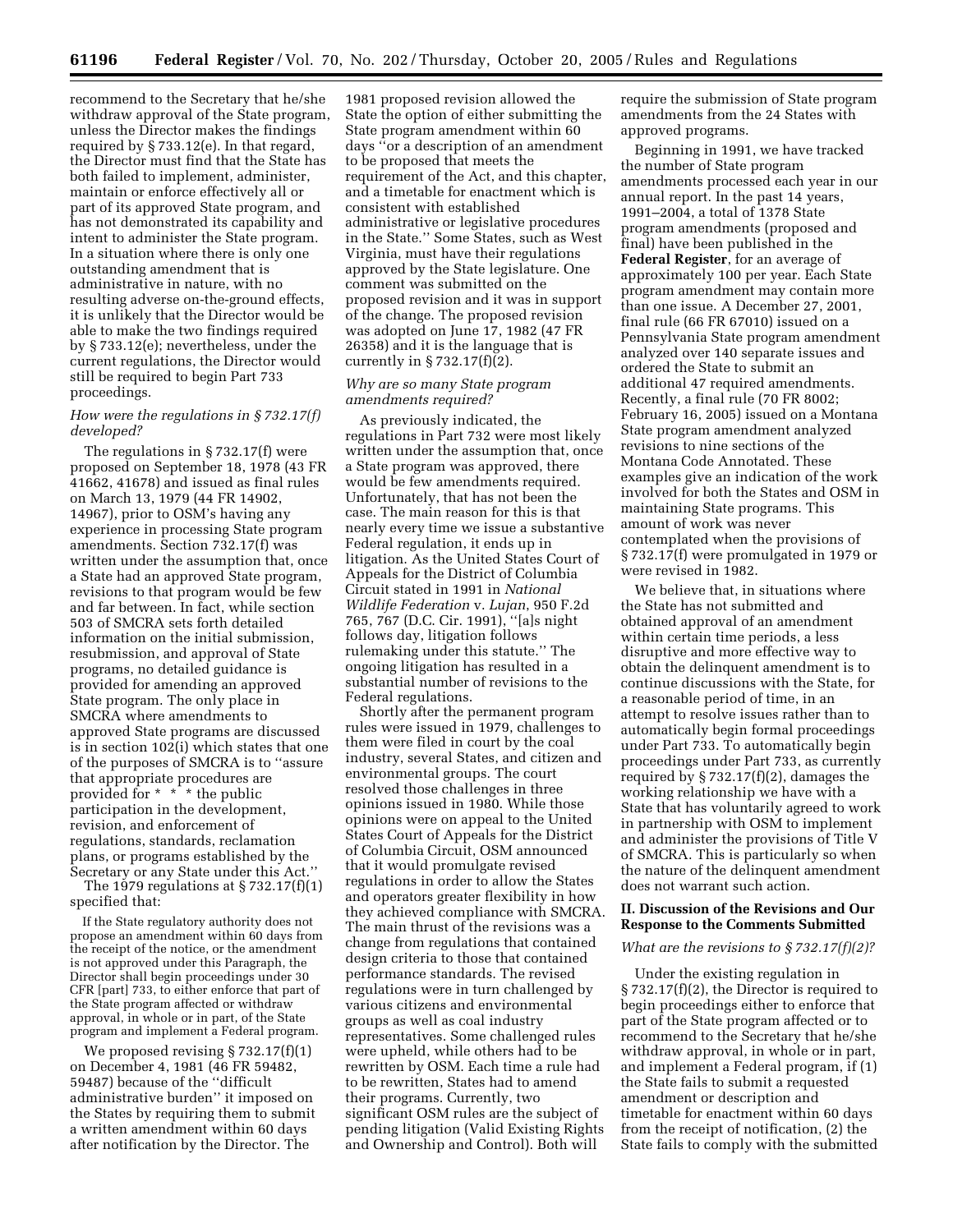timetable, or (3) the amendment is not approved.

In addition to making certain nonsubstantive editorial changes for clarity, this rule revises that requirement by adding the words ''if the Director has reason to believe that such action is warranted because the State is not effectively implementing, administering, maintaining or enforcing all or part of its approved State program.'' The revised rule language in  $§ 732.17(f)(2)$  will read as follows:

If the State regulatory authority does not submit the information required by paragraph (f)(1), or does not subsequently comply with the submitted timetable, or if the resulting proposed amendment is not approved under this section, then the Director must begin proceedings under 30 CFR part 733 if the Director has reason to believe that such action is warranted because the State is not effectively implementing, administering, maintaining or enforcing all or part of its approved State program.

By adding the words ''if the Director has reason to believe that such action is warranted because the State is not effectively implementing, administering, maintaining or enforcing all or part of its approved State program,'' we are adopting the same standard set forth in § 733.12(b) that is used for commencing a Part 733 proceeding in all other situations. Therefore, under the revised regulations, in addition to the State's failure to (1) submit a requested amendment or description and timetable for enactment within 60 days from the receipt of notification, (2) comply with the submitted timetable, or (3) obtain OSM approval of an amendment submitted in response to the notification under paragraph (f)(1), there must also be a determination by the Director that commencement of a Part 733 proceeding is warranted because of circumstances that tend to indicate that the State is not effectively implementing, administering, maintaining or enforcing all or part of its approved State program. Those circumstances may be that one amendment of critical importance has been outstanding for a short period of time or they may be that a series of noncritical amendments have been outstanding for a long period of time with little or no effort on the part of the State to amend its program. Under our revision, the mere failure to meet a timetable, by itself, will no longer be sufficient to require the commencement of a Part 733 proceeding.

In the proposed rule, we had included a cross-reference to § 732.17(h)(8) in § 732.17(f)(2). Section 732.17(h)(8) provides for the submission of revised

State program amendments when the original submission is not approved. Section  $732.17(f)(2)$ , as it currently stands, is silent on the submission of revised amendments submitted pursuant to § 732.17(h)(8). There was no discussion of the inclusion of the crossreference in the proposed rule, but the intent was to add clarity to the regulations by tying the two provisions together. After further consideration, we have concluded that, for two reasons, the cross-reference should not be included in the final rule language. First, the cross-reference is unnecessary because  $\S 732.17(f)(2)$  pertains to a situation in which an amendment is ''not approved under this section.'' The term ''this section'' refers to all of § 732.17, which includes paragraphs  $(a)$ – $(h)$ .

Second, there are situations in which our decision not to approve an amendment or amendment provision does not create an obligation on the part of the State to resubmit a revised version of the amendment or amendment provision. Such situations can occur when a State submits an amendment that, if approved, would make the approved State program less stringent than the Act or less effective than the Secretary's regulations. Under § 732.17(g), if we do not approve an amendment, it does not take effect and does not become part of the State program. Therefore, in the absence of a requirement to submit a new amendment, established by OSM in a final rule or other Part 732 notification, the State has no obligation to submit a revised version of an amendment that we did not approve. If we included the cross-reference to § 732.17(h)(8) in § 732.17(f)(2), and if we made the corresponding changes to § 732.17(h)(8) that we proposed, then the State would be obligated to submit a revised version of an amendment that we did not approve even if that revision is not required to make the State program no less stringent than the Act or no less effective than the Secretary's regulations.

One recent example of a situation in which there was no need for the State to resubmit an amendment that we did not approve involved a proposed State program amendment providing for the construction of durable rock fills with erosion protection zones (EPZs). EPZs are extensions of underdrains within durable rock fills that are used to control erosion, dissipate runoff from the fill, and enhance the stability of the durable rock fill. Under the proposed amendment, an EPZ could remain after mining if it was approved in the reclamation plan. Because the EPZ

resulted in additional stream loss without any apparent environmental benefit, the U.S. Environmental Protection Agency (EPA) conditioned its concurrence in our approval of the amendment on the addition of a requirement that all EPZs be removed after mining. In response to this EPA requirement, we did not approve the phrase, ''Unless otherwise approved in the reclamation plan.'' In the absence of that clause, the remaining portion of the proposed State program amendment, which we approved, requires operators to remove EPZs after mining. Therefore, there was no need for the State to amend its regulatory program because, as provided by 30 CFR  $732.17(g)$ , the clause that we did not approve never became part of the State program.

Finally, we have inserted the words ''resulting proposed'' before ''amendment'' in paragraph (f)(2) to clarify that the provisions of that clause of that paragraph apply only to decisions on amendments that States propose in response to Part 732 notifications, not to decisions on amendments that States propose on their own initiative. This editorial clarification does not alter the meaning of the existing rule.

# *What were the comments submitted on our proposed revisions to § 732.17(f)(2)?*

Two commenters stated that the proposal is irresponsible, in direct conflict with SMCRA, and is contrary to law because it is an abrupt reversal of agency regulatory policy without a rational and adequate basis. They asserted that the proposal eliminates a former regulation deemed necessary to assure proper implementation of SMCRA without replacing the removed provision with another equally permissible and effective mechanism for satisfying the Congressional goal.

We disagree. Federal courts have held that an agency's rules, once adopted, are not frozen in place. An agency may alter its rules in light of its accumulated experience in administering them. An agency must, however, offer a reasoned explanation for the change. *Citizens Awareness Network, Inc.* v. *United States,* 391 F.3d 338, 352 (1st Cir. 2004) (and cases cited therein). If an agency changes its course by rescinding a rule, it is obligated to supply a reasoned analysis for the change beyond that which may be required when an agency does not act in the first instance. *Motor Vehicle Mfrs. Ass'n* v. *State Farm Mut. Auto. Ins. Co.,* 463 U.S. 29, 42 (1983). In reviewing actions by OSM to promulgate national rules, a court will use the criteria specified in section 526(a)(1) of SMCRA to determine if the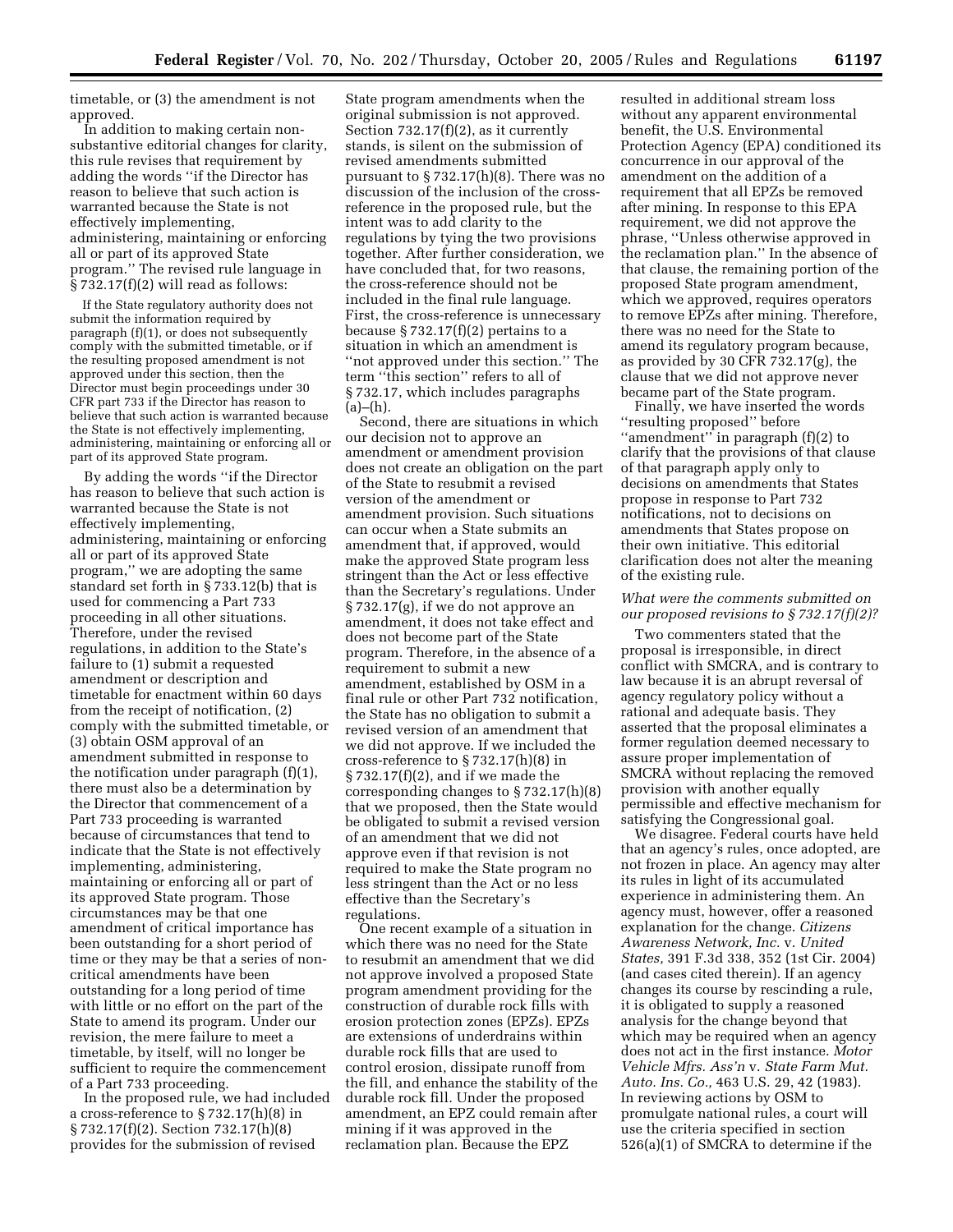action was arbitrary, capricious, or otherwise inconsistent with law. In making that determination, the court will look to the authorizing statute, here SMCRA, to determine whether Congress has directly spoken to the precise question at issue. If the statute is silent or ambiguous, the court typically defers to the agency's reasoned interpretation to determine if the agency's action is based on a permissible construction of the statute. *Pennsylvania Coal Ass'n* v. *Babbitt,* 63 F.3d 231, 236 (3rd Cir. 1995) (and cases cited therein).

SMCRA does not specify any process for amending an approved State program other than the requirement for public participation found in section 102(i). The existing provisions in § 732.17, including the submission/ approval process and time periods, were promulgated by OSM as permissible under the authority provided in SMCRA, but not mandated by SMCRA or its legislative history. The process in § 732.17(f)(2) requiring a Part 733 proceeding was initially proposed in 1978 and adopted in 1979 before OSM had extensive experience in processing State program amendments. Neither the preamble to the 1978 proposed rule nor the preamble to the 1979 final rule gives any explanation as to why  $\S 732.17(f)(1)$ required the Director to begin Part 733 proceedings without first going into the reasoned determination required by § 733.12(b) for all other types of State deficiencies. The preambles give no indication the drafters of the regulations ever contemplated the volume of State program amendments that would be required by OSM, or the possibility that a delinquent program amendment might be so inconsequential to the effectiveness of the approved State program that Part 733 proceedings would not be warranted.

Although we are revising a longstanding agency standard, one based on timetables, we are replacing it with an OSM standard that is equally longstanding and one more rationally related to the findings required by § 733.12(e). The new standard for § 732.17(f)(2) is the same as the standard found in § 733.12(b) for determining when Part 733 proceedings should be initiated for all other types of State deficiencies. Adoption of this standard will give us the discretion needed to consider other relevant factors in determining when to initiate Part 733 proceedings against a State. Those factors include the importance of the outstanding amendment to the effectiveness of the approved State program, the effect its absence is having on the environment and public health and safety, and the lack of any

reasonable explanation for failing to comply with submission requirements. Our decision to initiate Part 733 proceedings will no longer be controlled primarily by timetables.

We proposed our revisions after many years of experience in processing State program amendments, and with a firm understanding of how difficult it can be for a State administrative agency to submit an amendment compatible with the Federal regulation, particularly when the submission requires action by the State legislature. In the preamble to the December 3, 2003, proposed rule (68 FR 67777), we stated that:

[I]n situations where the State has not submitted and obtained approval of a required amendment, a less disruptive and more effective way to obtain the required amendment is to work with the State at the staff level to discuss problems and resolve issues rather than automatically begin formal proceedings under Part 733. To automatically begin proceedings under Part 733, as currently required by 30 CFR 732.17(f)(2), damages the working relationship we have with a State that has voluntarily agreed to work in partnership with OSM to implement and administer the provisions of Title V of SMCRA.

SMCRA is very clear with regard to the State-Federal working relationship. Section 101(f) of SMCRA provides that the primary governmental responsibility for developing, authorizing, issuing, and enforcing regulations for surface coal mining and reclamation operations should rest with the States. Section 102(g) of SMCRA specifies that one of the purposes of SMCRA is to assist the States in developing and implementing a program to achieve the purposes of SMCRA.

It should be noted that, in support of the State-Federal working relationship envisioned by SMCRA, section 705(a) authorizes the Secretary to make an annual grant of up to 50 percent of the cost incurred by a State in administering and enforcing its approved regulatory program (a Title V grant). In addition, if a State has an approved State program under section 503 of SMCRA, and has an approved State Abandoned Mine Reclamation Program submitted under section 405(b) of SMCRA, then the State is entitled to an annual grant under section 405(c) for the reclamation of abandoned mine lands within the State (a Title IV grant). As an example of how this works, in Fiscal Year 2004, the State of West Virginia received a \$10,520,169 Title V grant from OSM for regulating surface coal mining under its approved State program. That sum was determined to be 50 percent of the cost of regulating surface coal mining within West Virginia. The State appropriated

and spent an additional \$10,520,169 of its own money to cover the remaining 50 percent of the regulatory program cost. As an inducement to, and in consideration for assuming Title V regulatory responsibility and spending \$10,520,169 of its own funds, the State received a Title IV abandoned mine land reclamation grant of \$33,040,900.

The ability to make Title IV grants available is dependent on the collection of a reclamation fee established by section 402(a) of SMCRA. The fee is assessed against each ton of coal produced. The authority to collect this fee was scheduled to expire on September 30, 2004, but was extended through June 30, 2005, by Pub. L. 108– 447, then through September 30, 2005, by Pub. L. 109–13, and most recently through June 30, 2006, by the Department of the Interior, Environment, and Related Agencies Appropriations Act, 2006 (Pub. L. 109– 54). At the writing of this rule, the prospects for the reauthorization of the reclamation fee beyond that date remain uncertain as do the prospects for Title IV grants in future years as existing funds are disbursed and no additional funds are collected.3 If Title IV grant money is no longer available, the incentive for a State to continue to regulate surface coal mining operations at considerable expense to the State will be diminished. The threat inherent in a Part 733 proceeding lies not only in the resulting public embarrassment to the State but also in the potential loss of its approved State program and eligibility for Title IV grant money. If Title IV grant money is no longer available, the leverage we currently have from the threat of a Part 733 proceeding and the denial of grant money will be substantially diminished.

The possible loss of future Title IV grant money, and with it the incentive for a State to keep its approved regulatory program, provide another reason to revise our regulations. The revisions will provide the Director with the discretion needed to manage the State program amendment process and resolve issues with the States in a less confrontational manner.

Two commenters stated that the proposed rule would eliminate the current mandatory obligation (nondiscretionary duty) under § 732.17(f)(2) and section 504(a) of

<sup>3</sup> During calendar year 2004, at least seven reauthorization bills (H.R. 3778, H.R. 3796, H.R. 4529, S. 2049, S. 2086, S. 2208, and S. 2211), were introduced in Congress but none were enacted into law. As of August 2005, three reauthorization bills (H.R. 1600, H. R. 2721, and S. 961) have been introduced in Congress but none have been enacted into law.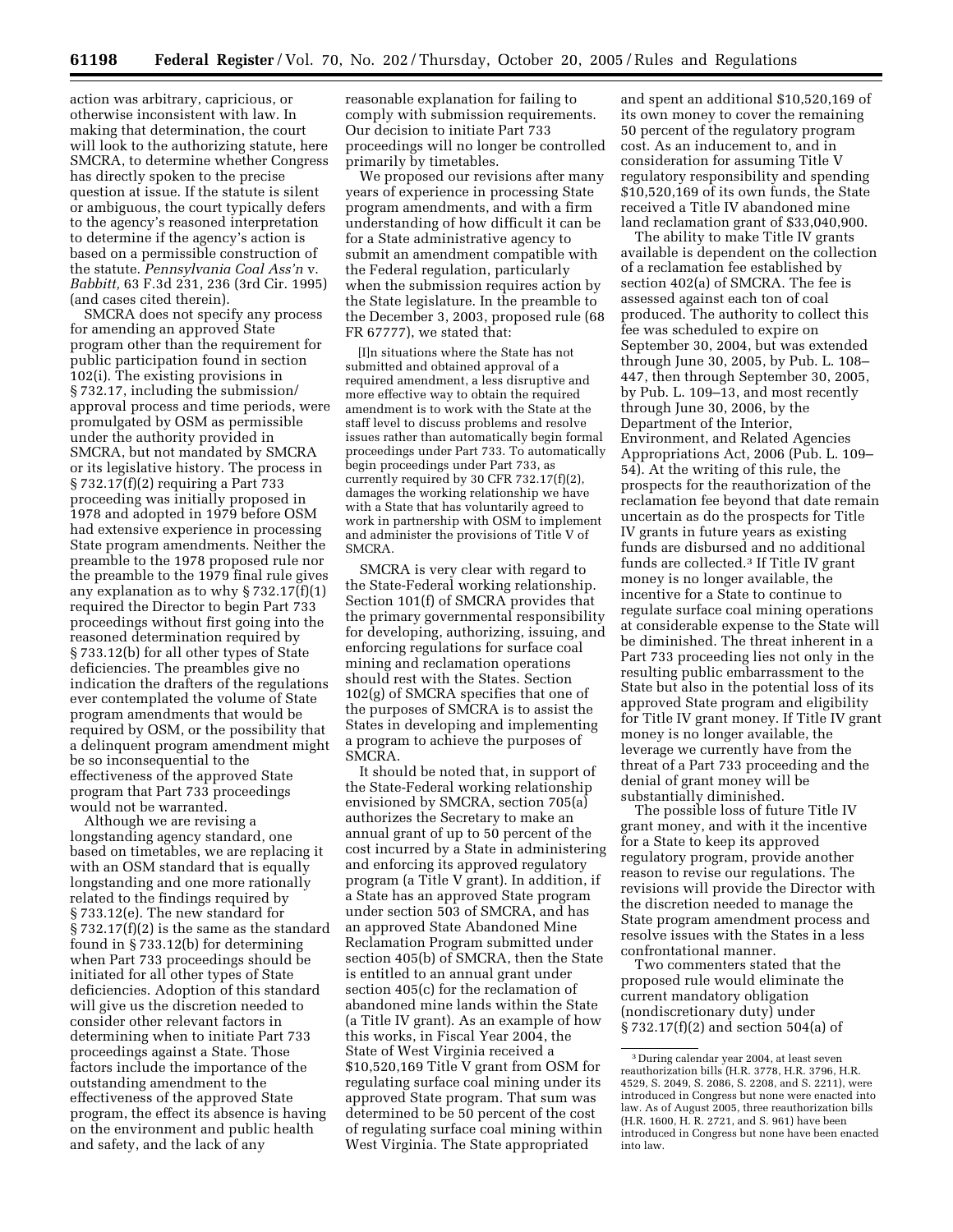SMCRA to commence proceedings to substitute Federal enforcement for all or part of an approved State program in the event of a failure on the part of the State regulatory authority to amend its approved State program. The commenters stated that the proposed revisions would significantly erode the accountability of the individual State regulatory programs, and, if adopted, would be in direct and irreconcilable conflict with the intent of Congress. In this regard, one commenter stated, Congress intended that the State regulatory programs approved under sections  $503(a)(1)–(7)$  of SMCRA be maintained, administered, and enforced consistently with the Secretary's regulations and with the Secretary's mandatory obligations under sections 504 and 521 of SMCRA. One commenter stated that the mandatory duty in § 732.17(f)(2) to initiate a Part 733 proceeding follows directly from the mandatory duty in section 504(a)(3) of SMCRA. Where a State fails to make a timely submission of a required program amendment, it has "failed to  $*$ maintain its approved State program'' within the meaning of section 504(a)(3). At that point, the commenter stated, section 504(a)(3) does not give the Secretary discretion regarding what to do. It expressly mandates that the Secretary ''shall'' set in motion the process for promulgation and implementation of a Federal program. The commenter stated that the current, mandatory version of § 732.17(f)(2) is faithful to that mandatory statutory duty. The proposed revisions to § 732.17(f)(2), which would make the initiation of a Part 733 proceeding discretionary, would impermissibly conflict with the mandatory duty under section 504(a)(3) of SMCRA.

We disagree. Our revisions to § 732.17(f)(2) do not eliminate the Secretary's mandatory duty under sections 504(a)(3) and 521 of SMCRA. Section 504(a)(3) requires the Secretary to promulgate and implement a Federal program for a State if the State ''fails to implement, enforce, or maintain its approved State program.'' Section 521(b) provides for Federal enforcement of all or part of an approved State program if the Secretary has reason to believe that violations of all or any part of the State program result from a failure of the State to enforce its program effectively. The provisions of section 504(a)(3) are implemented by our regulations at 30 CFR Parts 733 and 736; and the provisions of section 521(b) are implemented by our regulations at 30 CFR Parts 733, 842, and 843. Those

regulations are not being revised by this rule.

Our revisions to § 732.17(f)(2) do remove the mandatory requirement to begin Part 733 proceedings solely on the basis of a delinquent State program amendment. We are replacing that requirement with a process that requires a reasoned determination that Part 733 proceedings are warranted. Revised § 732.17(f)(2) will continue to lead to the same proceedings under §§ 733.12(b) and (e) as do the existing regulations in  $\S 732.17(f)(2)$ , but only after the Director has made that determination. By inserting the term ''warrant'' in § 732.17(f)(2), our revisions more closely align the standard for action under § 732.17(f)(2) with the standards of § 733.12(a)(2), ''facts which \* \* \* establish the need for evaluation,'' with the standards of § 733.12(b), ''reason to believe that a State is not effectively \* \* \* maintaining \* \* \* its approved State program,'' and with the factors specified in § 733.13 for determining whether to substitute Federal enforcement.

We do not believe that our revisions will erode the accountability of the individual States. The revised provisions in § 732.17(f)(2) incorporate Part 733 by reference and, therefore, provide for Federal enforcement when required. Section 733.12(a)(1) requires the Director to evaluate the administration of each State program annually, and section 733.12(a)(2) allows any interested person to request a State program evaluation. There remain, therefore, effective safeguards for State accountability.

One commenter stated that our proposed rule implicitly assumes that OSM would not have sufficient ''reason to believe'' that a State is violating SMCRA even though the State has failed to correct the deficiencies in OSM's Part 732 notification for more than 60 days, in violation of the deadline in § 732.17(f)(2). The commenter stated that this is an even more extreme view than OSM took in *West Virginia Highlands Conservancy* v. *Norton*, 161 F. Supp. 2d 676 (S.D. W. Va. 2001). In that case, in the government's June 29, 2001, Memorandum in Support of Its Motion to Dismiss, we stated that:

When a State fails to correct the deficiencies identified in the Part 732 notification to the State, OSM has reason to believe that the State is failing to effectively maintain its approved program, which is one of the thresholds for taking action under 30 CFR 733.12(b).

We acknowledge that in the past we have taken that position. We took it because the language in existing  $§ 732.17(f)(2)$  requires the

commencement of Part 733 proceedings. Part 733 requires the Director to notify the State in writing ''if the Director has reason to believe that a State is not effectively \* \* \* maintaining \* \* \* its approved State program.'' By implication, therefore, a failure under § 732.12(f)(2) results in ''a reason to believe'' under Part 733. Long experience has shown that if the State fails to meet a deadline or otherwise comply with the requirements of § 732.12(f)(2), there may be reasons for the failure which indicate that the failure is something other than the State's inability or unwillingness to effectively maintain any part of its approved State program. In the past, those reasons have included disagreements with OSM on the interpretation and intent of the program amendment that was submitted, State legislative and regulatory procedures that prohibited the State from complying in a timely fashion, and concerns by the State about complying with a Part 732 notification based on a Federal rule that is being litigated by both the environmental community and the coal industry.

Since 1982, the regulations in Part 733, which implement the provisions of section 504(a) of SMCRA, have used the terms ''effectively'' in §§ 733.12(b) and (e), and ''adequately'' in § 733.12(d) indicating that something less than perfect performance by the State is acceptable. In other words, not all defects in maintenance rise to the level where the Director has ''reason to believe'' that the State is failing to effectively maintain its program. To warrant action under Part 733, something more is needed than the mere failure to meet a timetable. Factors that could raise the defect in maintenance to an unacceptable level might be the importance of the outstanding amendment to the integrity and effectiveness of the State program, the effect its absence is having on the environment and public health and safety, or the lack of any mitigating circumstances for failing to comply with submission requirements. It is precisely because not all defects in maintenance do in fact provide a ''reason to believe,'' and because there may be mitigating circumstances for the noncompliance or delayed compliance by a State that we are revising  $\bar{\S}$  732.17(f)(2) in order to eliminate the irrebuttable presumption that ''reason to believe'' exists within the scope of § 733.12(b).

Two commenters stated that the current rulemaking is proposed against a backdrop of systemic failures, on the part of the Secretary and OSM, to comply with the current regulatory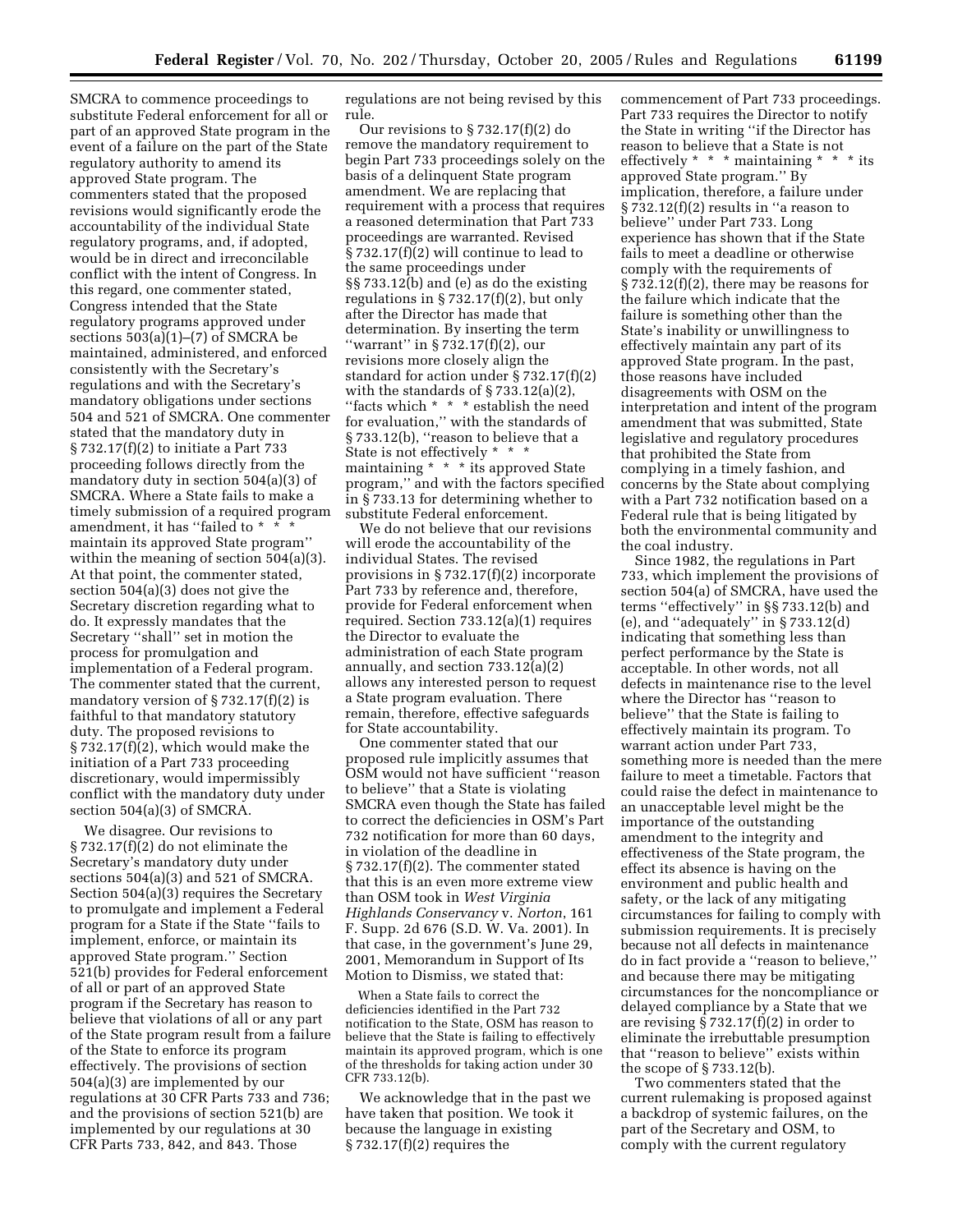mandate to commence Part 733 proceedings in the face of a State's refusal to submit required program amendments. To back their assertions, one commenter referred to a situation in the State of West Virginia where the State failed for 10 years to submit a required amendment to adequately fund its bonding program. In that case, citizens sued OSM in Federal court under the citizen suit provisions of section 520 of SMCRA in order to force OSM to take over the West Virginia bonding program. The second commenter referred to an issue in the Commonwealth of Kentucky and alleged that the Commonwealth had refused, over a period of years and in direct defiance of repeated OSM demands, to amend the State program concerning the exemption of public roads from the definition of ''affected area.''

We acknowledge that action under § 732.17(f)(2) has been taken only in limited instances even when the situation may have called for more timely and forceful action. Our reluctance to begin Part 733 proceedings should not be construed as an indication that we took no action to remedy State program deficiencies, because we dedicate considerable resources to oversight and the State program amendment process. Typically, discussions between OSM and the States on program amendments begin before submission, and continue throughout the review process that follows submission of the amendments. The communications, negotiations, and meetings between the State and OSM staff are, in many ways, equivalent to those required in §§ 733.12(b) and (c).4 If the issues involved in the amendment are complex and/or numerous, the ''back and forth'' between the parties can be extensive.

On September 25, 2000, OSM's Acting Director sent a memorandum (administrative record document no. 22) to OSM's Regional Directors stating that one of the agency's program priorities for Fiscal Year 2001 would be to review individual State programs for any outstanding amendments. The memorandum directed OSM's Regional Offices to survey all State programs to determine what amendments or portions of amendments were outstanding, negotiate specific submission dates with the States, and

make those submission dates a part of each State's Fiscal Year 2001 work plan. Since commencement of that initiative, considerable progress has been made in reducing the backlog of outstanding amendments. The fact that OSM considered the amendment issue a program priority for Fiscal Year 2001, and chose to resolve that issue through negotiations with each of the 24 States rather than use the regulatory process established in § 732.17(f)(2), is a further indication of our belief that the § 732.17(f)(2) procedures are not appropriate for all situations in which there is an outstanding program amendment.

The West Virginia bonding issue was one of those situations where more timely and forceful Federal action was called for in order to remedy a longstanding problem with the State's alternative bonding program. OSM did commence a Part 733 proceeding against the State on June 29, 2001, after a citizen lawsuit had been filed. As a result of the Part 733 proceeding and the citizen lawsuit, the State submitted program amendments that remedied problems with the State's alternative bonding program and the Part 733 proceeding was terminated on June 20, 2002. As discussed in greater detail below, nothing in the revision to Part 732 would preclude the filing of a similar citizen suit at any time in the future.

With regard to the Kentucky roads issue, that matter was resolved by a letter dated April 1, 2004, in which we notified the Commonwealth of Kentucky that we had reconsidered our Part 732 letter dated August 22, 1988, that required Kentucky to revise its definition of ''affected area.'' In the April 1, 2004, letter, we concluded that the Kentucky program provisions concerning public roads are currently no less effective than the counterpart Federal provisions. That letter illustrates our contention that unresolved issues with States over delinquent State program amendments do not necessarily indicate an unwillingness or failure on the part of the State to ''maintain'' its approved program. In that instance, there was a legitimate issue of whether any amendment from the State was really required

One commenter stated that the Part 733 regulations give OSM substantial discretion over how to address deficiencies in the design, enforcement, or implementation of State regulatory programs. The commenter stated that the initiation of a Part 733 proceeding, whether pursuant to § 732.17(f)(2) or because OSM otherwise has reason to

believe that a State is not implementing or enforcing its approved program, does not inexorably result in substituted Federal enforcement or ouster of the State as the regulatory authority. The commenter, citing §§ 733.12(e), 733.12(g), and 733.13, stated that, before deciding whether to institute Federal enforcement for all or part of a State program, or to recommend complete or partial withdrawal of the approved State program, OSM must review ''all available information'' and must consider a number of factors. The commenter stated that there is no mandatory duty to take over enforcement or to replace a State program with a Federal program. Those actions may occur only if the Director or the Secretary, in his or her discretion, makes specific findings. See §§ 733.12(e) and (g)(2)(i). The commenter stated that the proposed rule does not explain why the discretion already available under Part 733 is insufficient to allow OSM to avoid any untoward impacts on its relationships with the States.

With regard to the discretion issue, the commenter fails to realize that it is the lack of discretion under  $\S 732.17(f)(2)$  that is at issue. It is the commencement of Part 733 proceedings, when such proceedings are not warranted by the circumstances, that injures the working relationship we have with the States and wastes both State and Federal resources.

We agree with the commenter that, once a Part 733 action has been initiated and before Federal enforcement may commence, the Director, under § 733.12(e), must be able to find, based upon the review of all available information, that (1) the State has failed to implement, administer, maintain or enforce effectively all or part of its approved State program; and (2) the State has not demonstrated its capability and intent to administer the State program. In most instances, particularly those in which a State has submitted an amendment that we did not approve, it is unlikely that the Director, based upon the record, would be able to make both findings, particularly the second finding that the State has not demonstrated its intent to administer the State program. The commenter's argument clearly illustrates the problem created by the existing regulations. Under § 732.17(f)(2), we are required to begin proceedings under Part 733 even when the facts tend to indicate that the Director does not have ''reason to believe'' under § 733.12(b) and will be unable to make the findings required by § 733.12(e). This is precisely why we propose to revise § 732.17(f)(2) in order

<sup>4</sup>Section 733.12(b)(1) requires the Director to provide the State with sufficient information to allow the State to determine what portions of its program are not being effectively maintained and specify the time period for remedial action. Section 733.12(c) authorizes an informal conference between the parties to discuss the facts or the time period for accomplishing remedial action.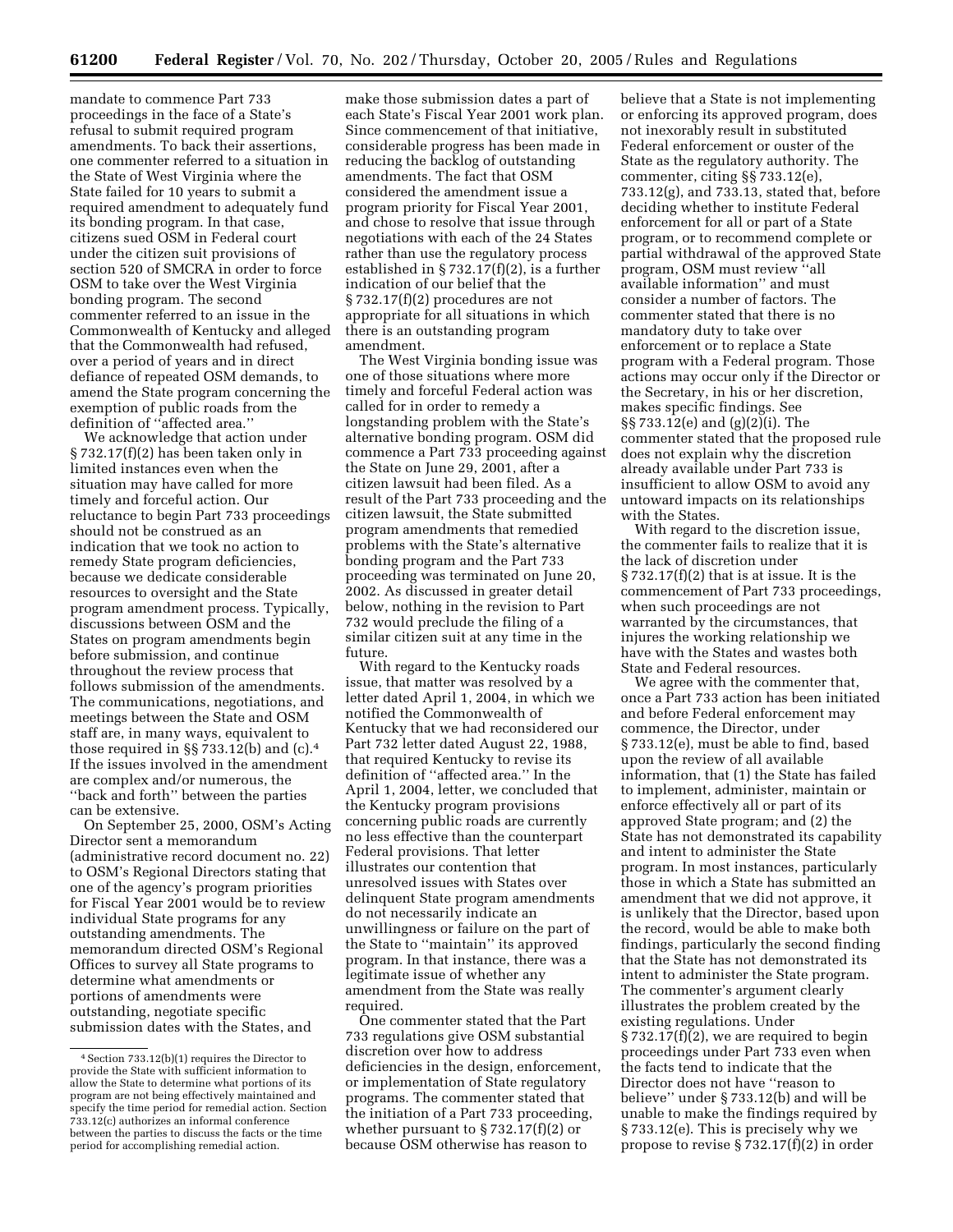to prevent the Director from having to begin Part 733 proceedings in situations where proceedings do not appear to be warranted by the circumstances.

One commenter stated that the proposed revision is an indirect attack on congressional encouragement of citizen participation in, and enforcement of, SMCRA because citizens can only enforce nondiscretionary duties against OSM and primacy States. Another commenter stated that the true intended effect of the proposed rule is to limit and weaken the citizen suit remedy under SMCRA and that OSM's true agenda is not pro-Federalism, but anti-citizen suit.

OSM disagrees. Our revisions do not in any way prohibit citizens from participating in the enforcement of SMCRA. For example, under § 733.12(a)(2), any interested person may request that the Director evaluate a State program. Section 733.12(a)(2) specifies that:

Any interested person may request the Director to evaluate a State program. The request shall set forth a concise statement of the facts which the person believes establishes the need for evaluation. The Director shall verify the allegations and determine within 60 days whether or not the evaluation shall be made and mail a written decision to the requestor.

If the concise statement of facts submitted by the interested person establishes the need for an evaluation, the Director must begin proceedings under § 733.12(b), which specifies that:

If the Director has reason to believe that a State is not effectively implementing, administering, maintaining or enforcing any part of its approved State program, the Director shall promptly notify the State regulatory authority in writing. The Director's notice shall—

(1) Provide sufficient information to allow the State regulatory authority to determine what portions of the program the Director believes are not being effectively implemented, administered, maintained, or enforced;

(2) State the reasons for such belief; and (3) Specify the time period for the State regulatory authority to accomplish any

necessary remedial actions.

Finally, our revisions to § 732.17(f)(2) in no way affect the right of an individual to bring a citizen's suit under section 520(a) of SMCRA which provides in part as follows:

\* \* \* any person having an interest which is or may be adversely affected may commence a civil action on his own behalf to compel compliance with this Act—

(1) Against the United States or any other governmental instrumentality or agency to the extent permitted by the eleventh amendment to the Constitution which is alleged to be in violation of the provisions of this Act or of any rule, regulation, order or permit issued pursuant thereto, or against any other person who is alleged to be in violation of any rule, regulation, order or permit issued pursuant to this title; or

(2) Against the Secretary or the appropriate State regulatory authority to the extent permitted by the eleventh amendment to the Constitution where there is alleged a failure of the Secretary or the appropriate State regulatory authority to perform any act or duty under this Act which is not discretionary with the Secretary or with the appropriate State regulatory authority.

Under section 520(a), an individual could commence a civil action against OSM if the Director failed to initiate a Part 733 proceeding against a State when such action is warranted based on a review of all available information. It should be noted that, in those situations where the State has submitted an amendment and the amendment either has not been approved or has been approved with a requirement to further amend the program, we publish the requirement to submit a new amendment in the **Federal Register** and codify the requirement in the Code of Federal Regulations (CFR) so that members of the public have notice of the outstanding amendment.5 At any time, based on the information published in the CFR, an interested party, under § 733.12(a)(2), may request that the Director conduct an evaluation of the State program. In doing so, the requestor need only submit a concise statement of the facts that the person believes establish the need for such an evaluation.

Two commenters stated that OSM must measure the adequacy of State programs on a part-by-part basis and the trigger in Part 732 must be consistent with the remedy in Part 733 which requires that OSM take over Federal administration and partial enforcement if any part of an approved State program is not being maintained or enforced. The commenters stated that, in contrast, the proposed rule would make the Part 732 trigger (*i.e.*, deficient overall State performance) inconsistent with the Part 733 remedy (*i.e.*, takeover of all or part of a State program). The commenters stated that, under the proposed rule, a State could fall well below Federal standards in one part of its program, but avoid a Federal takeover by maintaining adequate ''overall'' performance of its program as a whole. According to the commenters, the proposed rule is therefore inconsistent with the clear language and intent of SMCRA.

While we disagree with the commenters' analysis, we do agree that the language of the proposed rule should be clarified. We proposed adding the words ''if the Director has reason to believe that such action is warranted because the State is not effectively implementing, administering, maintaining or enforcing its approved program'', in order to provide the Director with the discretion to determine when proceedings should be started under Part 733. It was our intent under the proposed revision, that the State's failure to submit even a single program amendment by a specific date would be enough to require the Director to begin proceedings under Part 733 if that failure would likely result in a substantial deficiency in just one part of the State program or result in significant on-the-ground impacts, even if all else in the program were in good order. To make this absolutely clear, we are revising the language of the proposed rule by adding the words ''all or part of'' to the final rule. The language of § 732.17(f)(2) will then read as follows: ''if the Director has reason to believe that such action is warranted because the State is not effectively implementing, administering, maintaining or enforcing all or part of its approved program.''

One commenter stated that, in adopting the 1979 permanent program regulations (which contained language similar to the current  $\S 732.17(f)(2)$  but required submission of the actual State program amendment, rather than a timetable for adoption), OSM rejected the suggestion that the State program amendment process be folded into Part 733. The commenter stated that this is the very outcome now proposed by OSM in adopting the Part 733 standard of overall effectiveness in determining whether to act to sanction a State for a knowing failure to maintain program currency.

We disagree. The comments discussed in the 1979 preamble (44 FR 14902, 14967; March 13, 1979) suggested relocating the amendment process or ''appropriate amendment provisions'' into Part 733 because the amendment process should be part of maintaining State programs, not part of the overall initial State program approval/ disapproval process. OSM did not accept the suggestions and stated that ''Part 733 is designed to address the State's actual implementation and administrative efforts.'' Our 1979 response failed to take into consideration that § 733.12(b) specifically uses the term ''maintaining'' and § 733.12(e) uses the term ''maintain.'' It is obvious, therefore, that

<sup>5</sup>Each state is assigned a part number in Title 30 of the CFR, and in that part at section .16, we codify the requirement to submit an amendment. For examples, see 30 CFR 914.16 (Indiana), 948.16 (West Virginia), and 950.16 (Wyoming).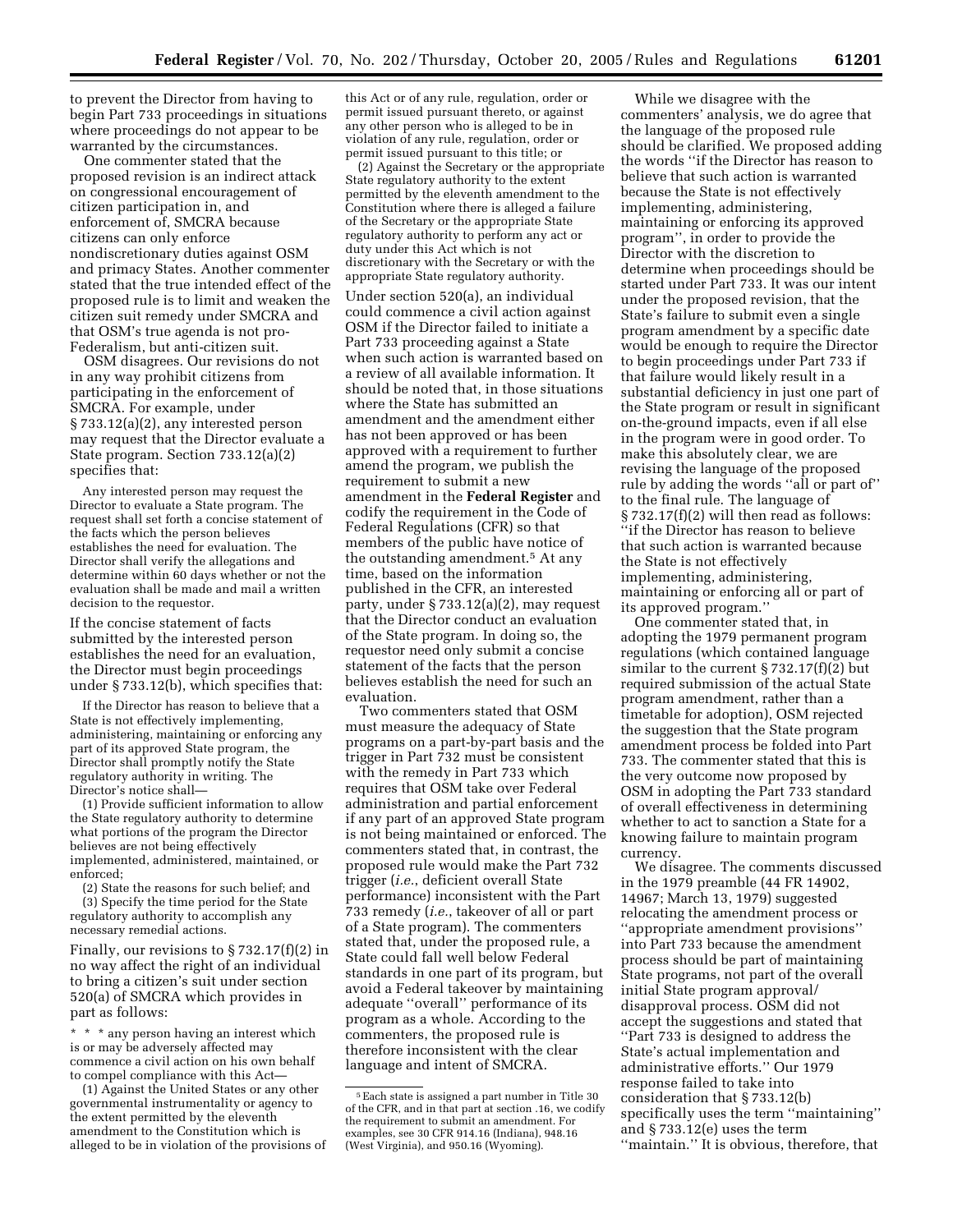one criterion in a Part 733 proceeding for determining State program effectiveness is maintenance, *i.e.*, keeping the State program current through the amendment process. The existing regulations at  $\S 732.17(f)(2)$ , by requiring Part 733 proceedings, incorporate Part 733 by reference thereby linking Parts 732 and 733 together. The rule we are promulgating today is consistent with the understanding that Parts 732 and 733 are linked.

One commenter stated that the Secretary, in proposing to delink the obligation to submit a program amendment from the sanctions of initiation of Part 733 proceedings, violates several aspects of SMCRA, including section 521(b), which is triggered any time that there is ''reason to believe'' that violations are resulting from a failure by the State to enforce a program or any part thereof effectively. The commenter stated that the failure of a State regulatory authority to promptly revise a State program when requested and to maintain program currency is a violation that should trigger a mandatory response by the Secretary. Further, the commenter argued that section 504(a) demands a Federal response when any part of a State program is not being properly administered, precluding the ''overall'' or ''aggregate'' approach being proposed by OSM in the proposed rule.

OSM disagrees. The commenter fails to realize that section 521(b) applies only when the State is failing to enforce its approved program. A delinquent amendment has yet to become part of the approved program, therefore, action under section 521(b) is inappropriate. With regard to the provisions of section 504(a) requiring promulgation and implementation of a Federal program for a State, those provisions are implemented by the regulations in Parts 733 and 736 and their application has been previously discussed in response to a similar comment.

One commenter stated that, with regard to the language in revised § 732.17(f)(2) which specifies that ''the Director must begin proceedings under 30 CFR part 733 if the Director has reason to believe that such action is warranted,'' the belief of the Director should be documented in writing within a given time frame.

We agree. The Director's reason to believe would be documented when the Director sends notification to the State pursuant to § 733.12(b)(1) which requires the Director to provide sufficient information to allow the State regulatory authority to determine what portions of the State program the

Director believes are not being effectively implemented, administered, maintained, or enforced, and state the reasons for such belief.

One commenter stated that the reason proffered for removing the existing provisions is not a legitimate basis for action and is contrary to legislative intent. According to this commenter, even if we assume that the administrative record demonstrated that the existing regulatory framework has been unduly disruptive or costly, nowhere in the legislative history of SMCRA is administrative inconvenience or cost of implementation a value permitted to be considered, or a value to be exalted over the goals of assuring consistent implementation of SMCRA among the States. Instead, the commenter stated, throughout the legislative history and structure of SMCRA, the overarching goal of assuring consistency in adoption and implementation of SMCRA comes through.

We disagree. Federal rulemaking is governed by numerous provisions in addition to those found in SMCRA. For example, sections 3(f) and 6(a)(B) and (C) of Executive Order 12866— Regulatory Planning and Review (58 FR 51735; October 4, 1993), require a consideration of the costs and benefits in the development of regulations as well as their impacts on grants and the recipients thereof. Because Federal budgets are prepared two years in advance; the commencement of unanticipated Part 733 proceedings could result in funding shortfalls even if such proceedings did not result in Federal enforcement, and, therefore, should not be undertaken without regard for costs or the necessity of the action. Under the current regulations, OSM is required to begin a Part 733 proceeding if there is a delinquency of even one day. We think it prudent to allow more discretion to determine when to commence a Part 733 proceeding.

One commenter criticized our justifications for the proposed rule and stated that, despite the fact that the mandatory language in § 732.17(f)(2) has been on the books for nearly 25 years, OSM now contends that there is a problem with § 732.17(f)(2), namely that it is too disruptive. The commenter stated that the proposed rule mentions two varieties of disruption: (1) The ''substantial disruption to the State, the Federal government, and the coal industry that results from the substitution of Federal enforcement,'' and (2) interference with ''the working relationship OSM has with a State.'' The commenter recounted OSM's history

regarding Part 733 proceedings in which OSM did take over partial enforcement of a State program and stated that there is no current problem with substituted Federal enforcement, and even if there is, it does not result from the fact that initiation of Part 733 proceedings required under § 732.17(f)(2) is mandatory. The commenter further stated that, to the extent the proposed rule is intended to avoid the substantial disruption of substituted Federal enforcement, it is a non-solution to a non-problem. Another commenter criticized our statement that a Part 733 proceeding as required by § 732.17(f)(2) damages the working relationship we have with a State that has voluntarily agreed to work in partnership with OSM to implement and administer the provisions of Title V of SMCRA. The commenter stated that OSM did not and is unable to present a single example supporting this assertion. The commenter stated that, in 26 years, OSM has initiated just nine Part 733 actions and that the rarity of these actions and the extreme rarity of Part 733 actions initiated pursuant to  $\S 732.17(f)(2)$  show that proceedings initiated under § 732.17(f)(2) have not created problems with Federal-State relationships. The commenter further stated that OSM should not be wasting its resources and rulemaking efforts on hypothetical problems for which there are no real world examples and that without real world examples one cannot determine whether the proposed amendment or some other course of action is the proper solution.

We disagree. The potential for unwarranted disruption exists as long as the requirements of existing § 732.17(f)(2) remain unchanged. Section 732.17(f)(2) requires us to automatically initiate Part 733 proceedings without taking into consideration an individual State's effectiveness in maintaining its approved program. Had OSM initiated a Part 733 proceeding each time a minor State program amendment was delinquent by even one day, as required by  $\S 732.17(f)(2)$ , the disruption in Federal-State relations would have been significant and the complaints from the States and Congressional delegations noticeable. While the examples of Part 733 actions given in the proposed rule (Tennessee and Missouri) did not result from actions commenced as a result of § 732.17(f)(2), they do provide an illustration of the disruptive effects resulting from the substitution of Federal enforcement.

Eliminating the requirement to automatically begin Part 733 proceedings when the circumstances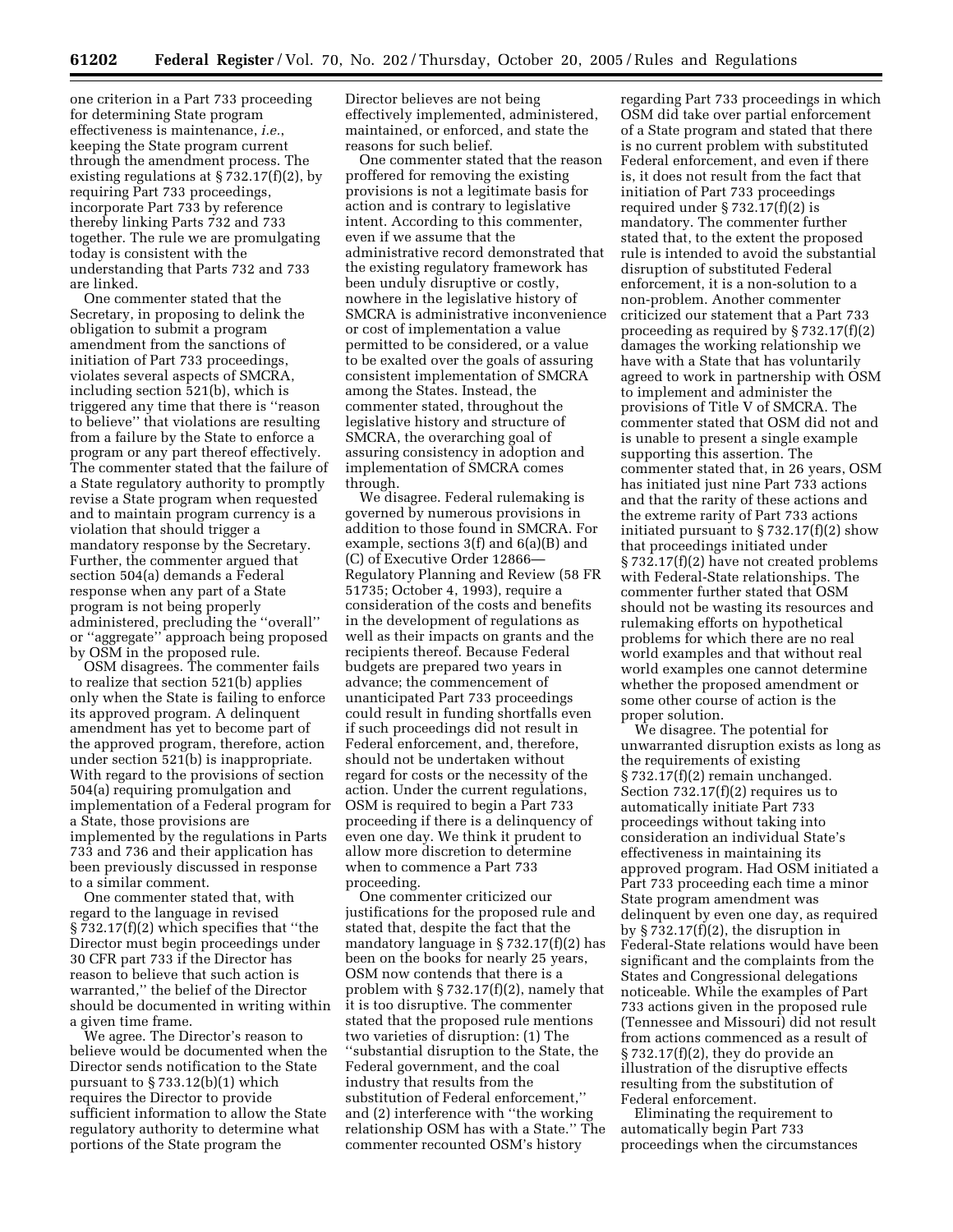surrounding a delinquent State program amendment do not warrant such action, will help us preserve the positive working relationship we have developed with State regulatory authorities over the years. The revisions are also consistent with the requirements of Executive Order 13132 on Federalism (64 FR 43255; August 10, 1999). Section 3(c) of Executive Order 13132 states that ''[w]ith respect to Federal statutes and regulations administered by the States, the national government shall grant the States the maximum administrative discretion possible. Intrusive Federal oversight of State administration is neither necessary nor desirable.''

One commenter stated that, if OSM had a reputation for strictly complying with its mandatory duty under § 732.17(f)(2), the disincentive of a Part 733 proceeding would spur States to comply with the program amendment submission deadlines in § 732.17(f)(1). Conversely, the failure of States to take the 60-day submission deadline seriously may simply be a symptom of OSM's failure to abide by its mandatory duty under § 732.17(f)(2).

We cannot say if strictly complying with the mandatory requirements under § 732.17(f)(2) would have resulted in all States consistently meeting the timelines for submitting a State program amendment. Each State's rulemaking process is different; one State may require its rules to be approved by its State legislature while another State does not. It is just as likely that, had we initiated a Part 733 proceeding when there was a delinquent State program amendment, the State might have shifted resources from a higher priority issue in order to prepare for the informal conference authorized under § 733.12(c) or the public hearing under § 733.12(d), or decided that, given the number of amendments being required and the time allowed, it would be better for the State to give up its regulatory program.

#### *What are the revisions to §§ 732.17(h)(1)–(13) and what were the comments submitted?*

#### Section 732.17(h)(1)

Paragraph (h)(1) currently requires that we publish in the **Federal Register**  a notice of receipt of a State program amendment within 10 days after receiving it from the State. We propose increasing the time from 10 days to 30 days because we have found it nearly impossible to meet the 10-day time period. When the regulations were originally written, State program amendments were received and

processed at OSM's Headquarters in Washington, DC. In 1995, the authority to process State program amendments was delegated to OSM's three regional offices so that they could work more closely with the States in their regions. This has increased the amount of time needed to obtain final clearance from the Washington office for publication in the **Federal Register**. Also, the Office of the Federal Register needs four days after receipt to schedule the publication of proposed and final rules. That leaves only six days for OSM's regional offices to draft a **Federal Register** notice and transmit it by mail to the Washington office for additional clearance prior to publication.

One commenter was opposed to the extension of the 10-day period to 30 days as being unnecessary and unjustified. The commenter stated that it is ironic that, in an era of simultaneous electronic submission of data, the agency has become less capable of timely transmitting and processing of information.

We disagree. While most documents can be transmitted electronically, the Office of the Federal Register still requires three hard copies of a document with an original signature which means that the document needs to be hand carried or mailed to the Office of the Federal Register. The Office of the Federal Register is in the process of initiating a pilot program using electronic signatures, but for the time being we are required to transmit paper documents with original signatures. In addition, the Congressional Review Act provisions of the Small Business Regulatory Enforcement Fairness Act (5 U.S.C. 801 *et seq.*) require us to file a copy of each final rule with both houses of Congress and with the Comptroller General. The rule cannot take effect until this requirement is met, and the filing requirement adds to the time it takes to publish a document.

#### Section 732.17(h)(2)(v)

Paragraph (h)(2)(v) currently requires that we publish a schedule for review and action on a State program amendment. Experience has shown that schedules usually change because of extensions of the comment period and delays in obtaining comments from other government agencies. Because these schedules are variable and unreliable, we are removing the requirement. No comments were received on this revision.

#### Section 732.17(h)(8)

Paragraph (h)(8) currently allows the State regulatory authority 30 days to

submit a revised amendment for consideration if its original submission is not approved. Experience has shown that 30 days is insufficient time for the State to accomplish the submission. Because of this, we are increasing the time frame from 30 days to either 60 days or, if more time may be needed by the State, by a date specified by the Director after considering the circumstances of the situation and the established administrative or legislative procedures in the State in question. This will provide the State with a more realistic time frame within which to act.

In the proposed rule, we included the following sentence in paragraph (h)(8): ''If no submission is made, then the Director must follow the procedures specified in paragraph  $(f)(2)$  of this section.'' This language was added for clarity in order to tie the provisions of § 732.17(h)(8) to § 732.17(f)(2). However, as discussed in the analysis of  $\S 732.17(f)(2)$ , our decision not to approve a provision of a proposed State program amendment does not necessarily mean that the approved State program is less stringent than the Act or less effective than the Federal regulations. This is most likely to be true with respect to proposed amendments that the State submits on its own initiative. In those situations where we decide not to approve a proposed amendment and the lack of approval does not result in a situation in which the approved State program no longer meets Federal requirements, there is no reason to require that the State resubmit a revised amendment. Consequently, we are not including the proposed sentence in the final rule. We have also slightly revised the first sentence of paragraph (f)(2) to conform to the elimination of the second sentence; i.e, to clarify that submission of a revised amendment is not always necessary following an OSM decision to not approve a proposed State program amendment.

Two commenters requested that the time frame in § 732.17(h)(8) be extended from 60 to 90 days to allow even more time for submitting a revised amendment. We did not accept the suggestion because the rule provides sufficient flexibility to address situations in which 60 days is inadequate.

One commenter objected to certain language added to § 732.17(h)(8) in the proposed rule. The language objected to reads as follows: ''or a time frame consistent with the established administrative or legislative procedure in the State, whichever is later.'' The commenter stated that, as drafted, the language makes it impossible to tell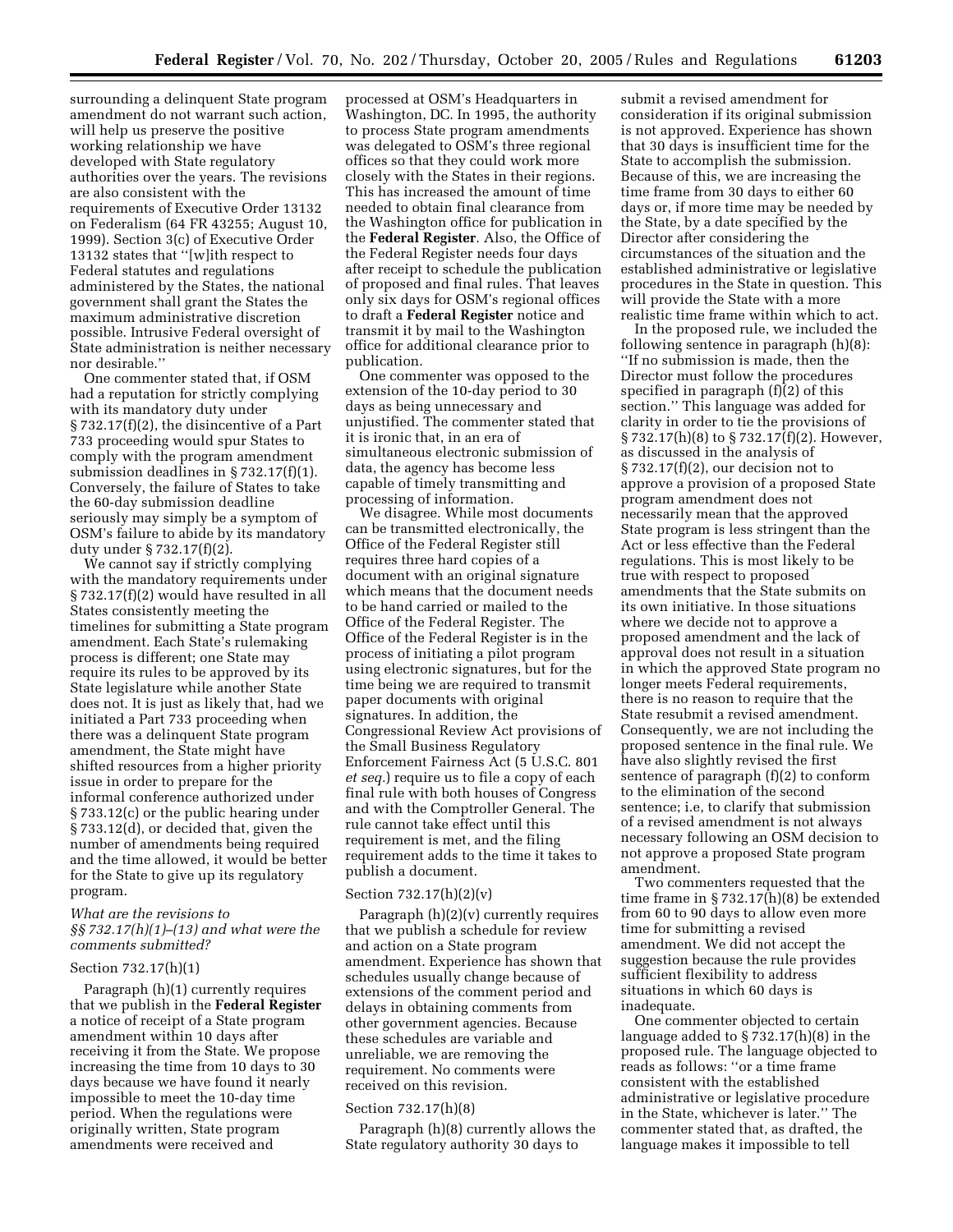when a State's submission of a revised program amendment is due. The commenter suggested that we remove the language ''or a time frame consistent with the established administrative or legislative procedure in the State, whichever is later.'' As an alternative to that language, the commenter proposed that § 732.17(h)(8) authorize the Director to specify, at the time he issues his disapproval of a State program amendment, an alternative date to the 60-day deadline. This alternative date would be based on the circumstances and the Director's familiarity with the practices of the State in question and the deadline would be clearly stated in the notice of disapproval either as a date certain or as a specific number of days from the publication of the notice of disapproval.

We have accepted the commenter's second suggestion. We had proposed revising § 732.17(h)(8) in order to take into consideration an individual State's established administrative or legislative procedures and to provide the State with a period of time that considers those procedures. It was not our intention to leave the deadline for submitting the revised amendment completely indeterminate. The commenter's suggestion is consistent with our intent and we have, therefore, revised  $\S 732.17(h)(8)$  to adopt the suggestion that the revised rule require that the Director specify a date by which the State must submit a revised amendment.

#### Section 732.17(h)(9)

Paragraph (h)(9) is being shortened and simplified by cross referencing the processing provisions in paragraph (h) rather than reiterating the procedures specified in paragraph (h)(9). No comments were received on this revision.

# Section 732.17(h)(12)

Paragraph (h)(12) currently requires that, within 10 days after approving or not approving a State program amendment, the decision must be published in the **Federal Register.** We propose increasing the time period from 10 days to 30 days for the same reasons as discussed for the revisions of paragraph (h)(1) above. See our previous response to comments submitted on this same issue in our revisions to § 732.17(h)(1).

#### Section 732.17(h)(13)

We revised paragraph (h)(13) by deleting the cross reference to the schedule in paragraph (h)(2)(v) because, as previously discussed, we deleted that paragraph. We also revised the time

frame for our final decision on a State program amendment by increasing the time allowed from six months to seven months to allow for the increase in time from 10 to 30 days to publish documents in the **Federal Register.** 

One commenter stated that, for Stateinitiated program amendments, the State would like to see a time frame for review and decision by OSM that is less than the seven months allowed for an amendment required by OSM.

We decline to accept the commenter's suggestion. We increased the time period for processing from six months to seven months to accommodate the additional time needed to publish documents. The time needed to publish a document remains the same whether the amendment is initiated by OSM or the State.

With regard to the processing times specified in the regulations, the general rule is that a statutory or regulatory time period is not mandatory unless it both expressly requires an agency to act within a particular time period and also specifies a consequence for failure to comply. This is true even if the term ''shall'' is used. Where no such consequence is specified, the time period is regarded as directory only, intended to guide the agency procedures but not to set inflexible requirements. *See, Holland* v. *Pardee Coal Co.,* 269 F.3d 424, 432 (4th Cir. 2001); *In re Siggers,* 132 F.3d 333, 336 (6th Cir. 1997). Each State program amendment is unique and deals with legal and technical issues of various complexity. Because of this, each amendment requires a different period of time to process. The six month time period was chosen in 1979 because that was the time allowed in section 503(b)(4) of SMCRA for the Secretary to approve or disapprove a State program. We thought a similar time period would be appropriate for all State program amendments, but that has not been the case. While the time frame for processing a State program amendment is directory in nature, we will endeavor to process all amendments in the shortest amount of time possible.

One commenter stated that there should be a conflict resolution process to resolve an impasse when no decision has been made on a submitted program amendment after seven months.

We did not accept the suggestion. If OSM has not made a decision on the amendment within six months (and we acknowledge that that happens), it is because there are significant issues that have to be resolved. During the initial months following submission, there is considerable discussion between the OSM Regional Office, the OSM Field

Office with jurisdiction over the State, the Interior Department legal staff, and the State itself to resolve issues and reach decisions. This discussion is in the nature of a conflict resolution process. If the issues are complicated and/or numerous, the back and forth between OSM and the State can well exceed six months—especially if an issue letter has been sent to the State. If a decision cannot be reached at the staff level, then the Regional Director, acting under authority delegated by the Director, makes a decision. Unfortunately, complicated issues cannot always be resolved in six months (the current time frame). We note that the time for processing a State program amendment varies from State to State and is often influenced by the degree to which the State's submission varies from the Federal rule. Those States that adopt the Federal rule unchanged have shorter processing times than those States that submit variations of the Federal rule for approval.

One commenter stated a preference for the term ''disapprove,'' currently found in paragraph (h)(8), rather than our revision which uses the term ''not approve.'' The commenter stated that no explanation for this change was provided in the preamble to the proposed rule.

We revised the language in paragraph (h)(8) and (h)(9) in order to conform it with language contained in § 732.17(f)(2).

One commenter requested that we add a procedure that allows for submittal of clarifications of program amendments without extending the processing time specified in  $(h)(13)$ .

We did not accept the commenter's suggestion. If the response submitted by the State is nothing more than a clarification, then the processing time would not be extended. If the response submitted by the State results in a significant change in the interpretation of the amendment, it could result in an extension of the processing time if we are required to reopen the comment period.

One commenter stated that he would like to see a procedure that allows for program amendments that have no Federal counterpart or are outside the scope of SMCRA to take effect immediately upon publication of the initial **Federal Register** notice. Also, the commenter stated he would like to see a procedure that allows for program amendments that adopt Federal rules verbatim to take effect immediately upon publication of the initial **Federal Register** document.

We did not accept the suggestion. A similar concept was considered by OSM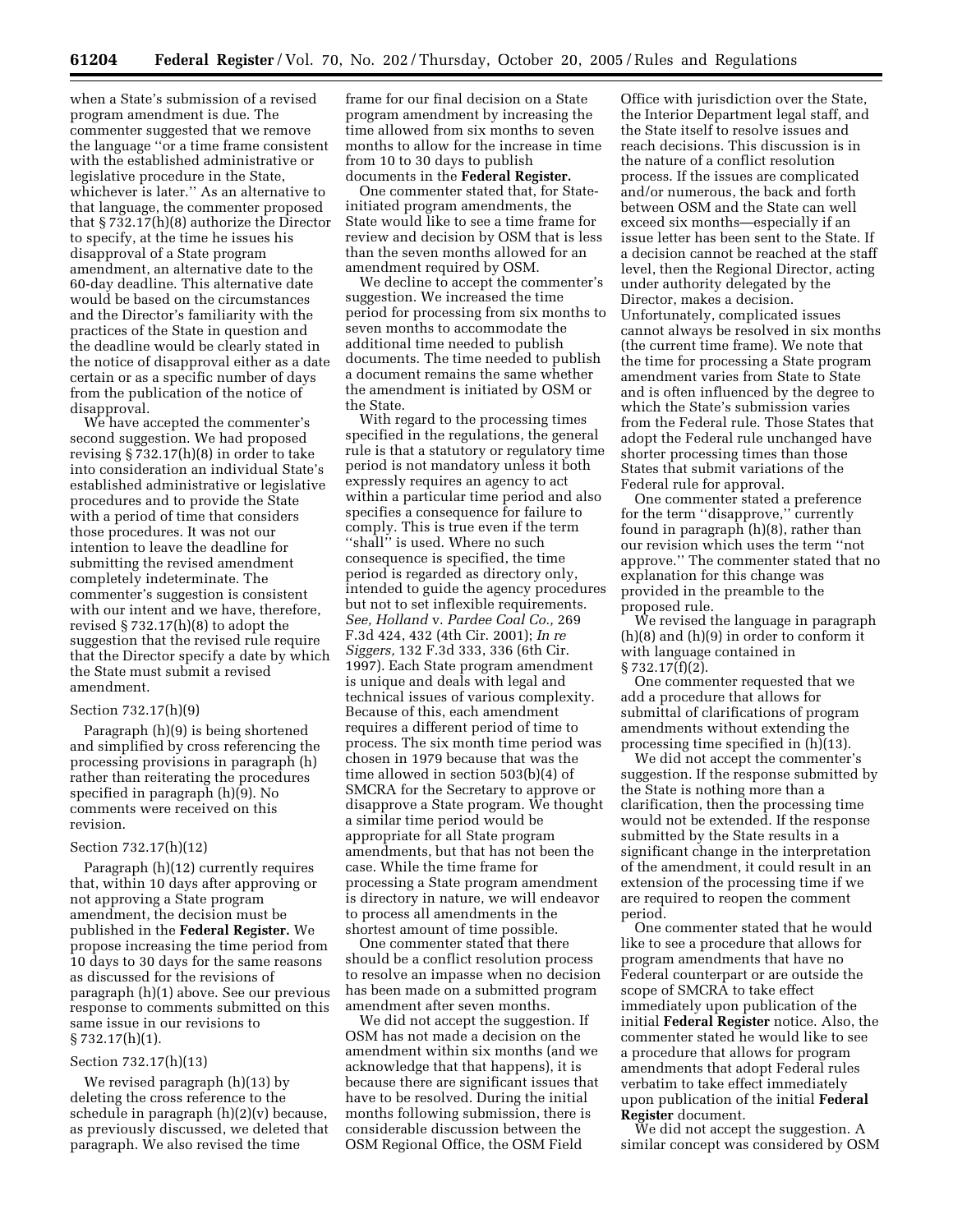in a 1981 proposed rule and rejected. The rule would have provided for ''automatic approval'' of an amendment unless we notified the State within 60 days of the receipt of the amendment that the amendment should be subject to the usual notice and comment procedures for processing State program amendments. In the final rule (47 FR 26356, 26361; June 17, 1982), we stated that ''OSM has carefully reviewed all of the comments received on this proposed rule and has determined that the public participation requirements of the Act and rulemaking requirements of the APA [Administrative Procedure Act] preclude approval of amendments without some procedure for public notice and comment.'' We believe that the requirement for public participation is applicable to the types of amendments suggested by the commenter.

# **III. Procedural Matters and Required Determinations for This Rule**

# *Executive Order 12866—Regulatory Planning and Review*

This document is considered a significant rule under Executive Order 12866 and is subject to review by the Office of Management and Budget. Based on the discussion in the preamble, and the following information, it has been determined that:

a. The rule will not have an annual effect of \$100 million or more on the economy, and will not adversely affect in a material way the economy, productivity, competition, jobs, the environment, public health or safety, or State, local, or Tribal governments or communities. The rule is procedural in nature and will not impose any new compliance costs on the coal industry or State governments. Its anticipated benefits are difficult to monetize because they result primarily from the potential administrative costs savings to the Federal government that ensue when the Federal government is not required to immediately begin Part 733 proceedings for minor State program deficiencies. While the rule's benefits are difficult to monetize, OSM does not expect the rule to result in more than \$100 million per year in cost savings. If we assume, for the purpose of illustration, that every State that has primacy had a minor deficiency which OSM would determine does not warrant further action under this rule, the rule could potentially save the costs of a hearing or \$2,650 per State, or \$63,600 total (24 primacy States × \$2,650 hearing cost per State). However, even in those situations where a Part 733

action is initiated, the matter may be resolved prior to going to the hearing stage. Nevertheless, even if the potential savings would not be fully realized, OSM believes this rule should be adopted because the flexibility it provides will allow OSM to determine which deficiencies are substantive and warrant the expense involved in holding formal proceedings including hearings and which can be better addressed through informal means.

b. This rule will not create a serious inconsistency or otherwise interfere with an action taken or planned by another agency.

c. This rule does not alter the budgetary effects of entitlements, grants, user fees, or loan programs or the rights or obligations of their recipients.

d. This rule may raise novel legal or policy issues which is why it is considered significant under Executive Order 12866.

# *Regulatory Flexibility Act*

The Department of the Interior certifies that this rule will not have a significant economic impact on a substantial number of small entities under the Regulatory Flexibility Act (5 U.S.C. 601 *et seq.*). This rule will not affect small entities. The revisions to Part 732 will affect the manner in which program amendments submitted by the States (currently 24) with approved State programs are processed. As previously stated, the revisions are not expected to have an adverse economic impact. Further, the rule produces no adverse effects on competition, employment, investment, productivity, innovation, or the ability of United States enterprises to compete with foreign-based enterprises in domestic or export markets.

# *Small Business Regulatory Enforcement Fairness Act*

For the reasons previously stated, this rule is not a major rule under 5 U.S.C. 804(2), the Small Business Regulatory Enforcement Fairness Act. This rule:

a. Does not have an annual effect on the economy of \$100 million or more.

b. Will not cause a major increase in costs or prices for consumers, individual industries, Federal, State, or local government agencies, or geographic regions.

c. Does not have significant adverse effects on competition, employment, investment, productivity, innovation, or the ability of U.S.-based enterprises to compete with foreign-based enterprises for the reasons stated above.

# *Unfunded Mandates*

This rule does not impose an unfunded mandate on State, local, or Tribal governments or the private sector of more than \$100 million per year. The rule does not have a significant or unique effect on State, Tribal, or local governments or the private sector. A statement containing the information required by the Unfunded Mandates Reform Act (2 U.S.C. 1501 *et seq.*) is not required.

#### *Executive Order 12630—Takings*

In accordance with Executive Order 12630, the rule does not have significant takings implications. The revisions are procedural in nature and do not affect private property.

# *Executive Order 12988—Civil Justice Reform*

In accordance with Executive Order 12988, the Office of the Solicitor has determined that this rule does not unduly burden the judicial system and meets the requirements of sections 3(a) and 3(b)(2) of the Order.

#### *Executive Order 13132—Federalism*

In accordance with Executive Order 13132, the rule does not have significant Federalism implications to warrant the preparation of a Federalism Assessment for the reasons discussed above.

# *Executive Order 13175—Consultation and Coordination With Indian Tribal Governments*

In accordance with Executive Order 13175, we have evaluated the potential effects of this rule on Federallyrecognized Indian tribes and have determined that the proposed revisions pertaining to actions under Part 733 would not have substantial direct effects on the relationship between the Federal Government and Indian tribes, or on the distribution of power and responsibilities between the Federal Government and Indian Tribes.

# *Executive Order 13211—Actions Concerning Regulations That Significantly Affect Energy Supply, Distribution, or Use*

This rule is not considered a significant energy action under Executive Order 13211. The revisions to the provisions governing the processing of State program amendments and the time frames for their publication will not have a significant effect on the supply, distribution, or use of energy.

#### *Paperwork Reduction Act*

This rule does not alter the information collection requirements currently approved for Part 732.